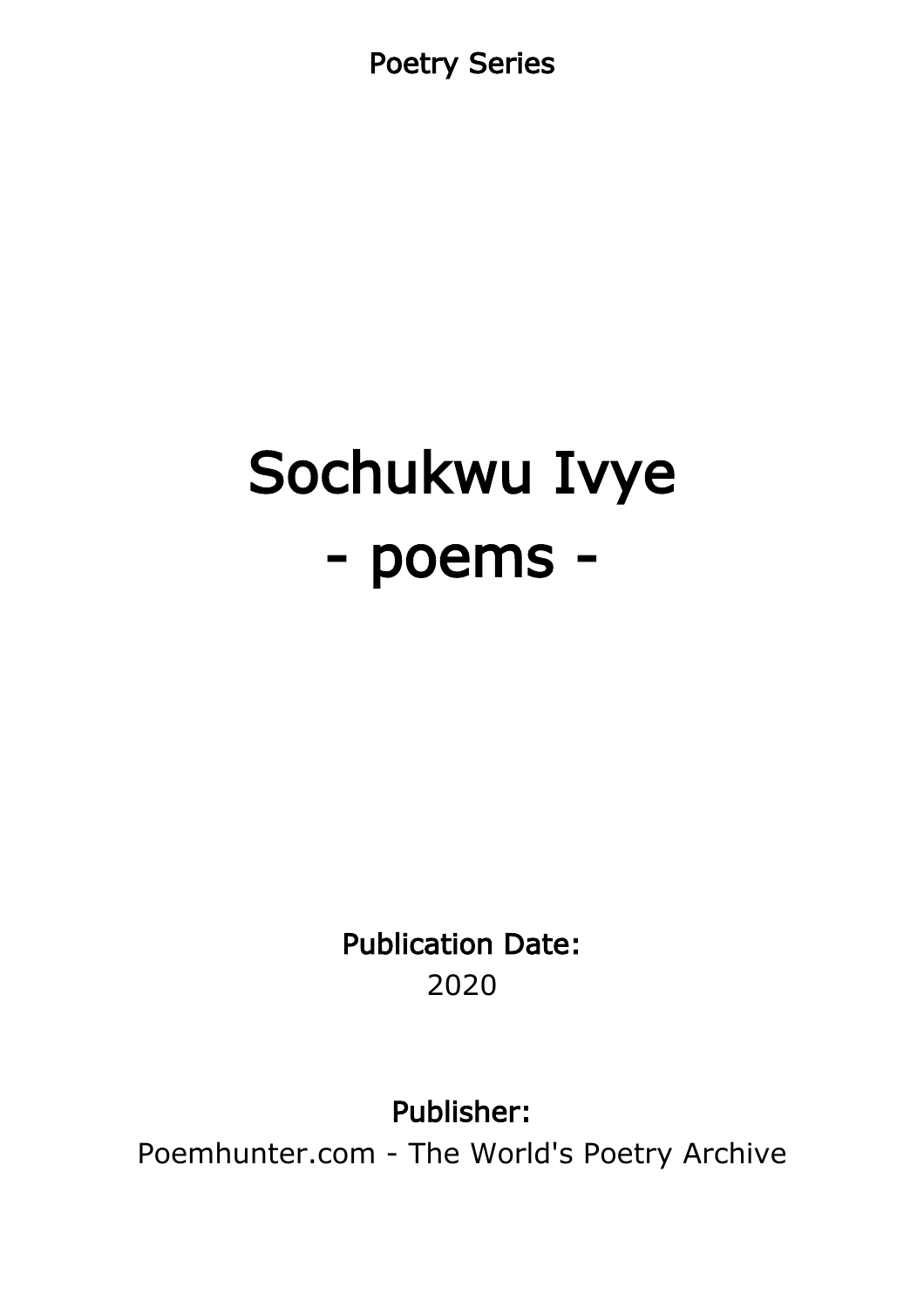# Sochukwu Ivye(Wednesday, August 16,1989.)

Sochukwu Ivye is a literary stylistician: a rhythmist and a distinctive metrist.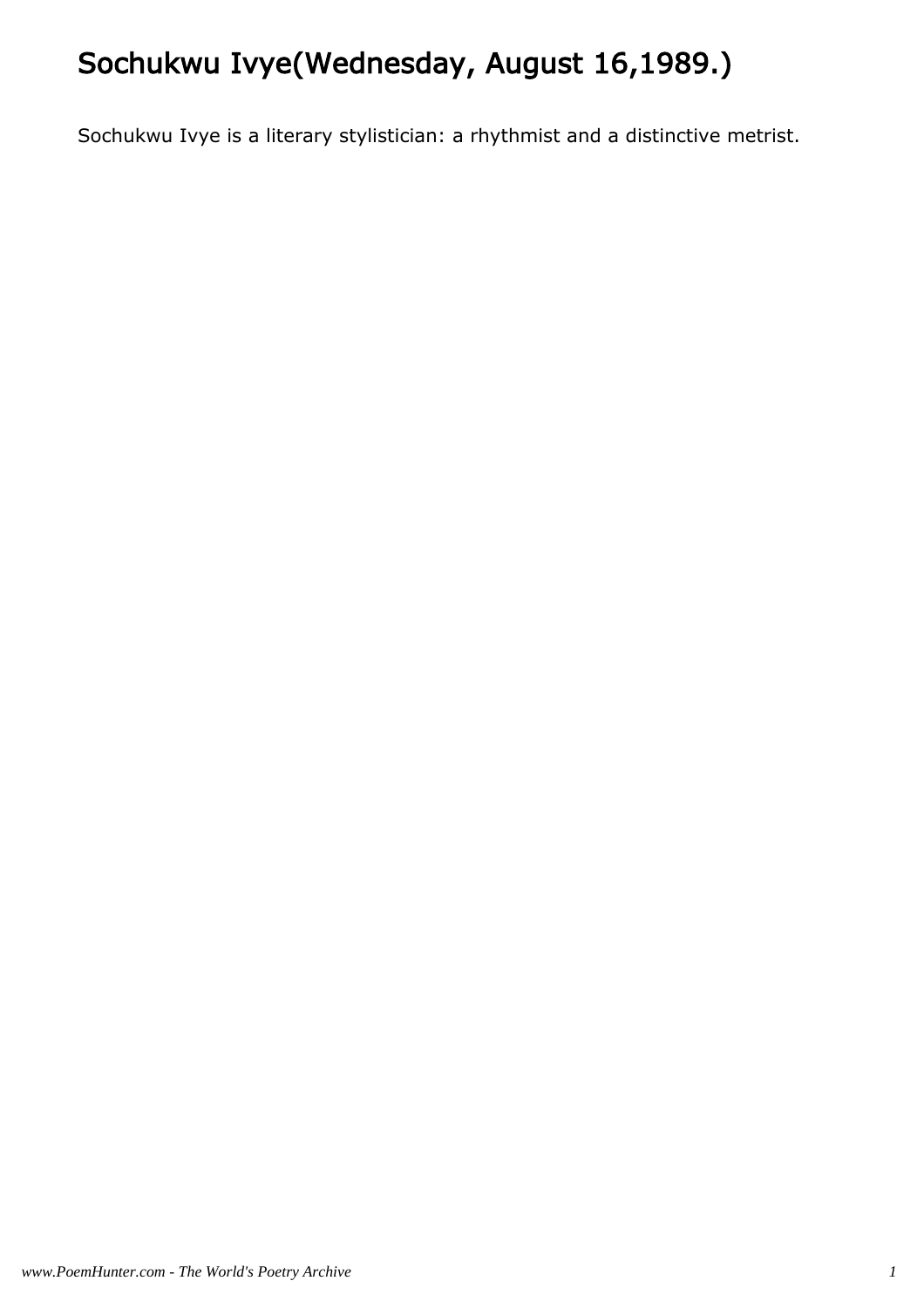### August's

Of the great triumphs, moon found by the sun, graced by the stars, and blessed by the augurs. Termed room with a fireplace, for nations won, by clear-eyed minds of rather strange cultures.

Your child may stand with one foot on a spine, but his shoulder is thus touched with a sword. He may plough the earth without a bright sign, but will come out baptized an unmatched god.

Here, you place the newborn upon your knee; he's charged to arrest others past the sphere, good to stand for you, his forebear, with glee, and served the right to reflect you elsewhere.

Your children shoot for your shrine overhead, as squires of horses and swords across lands, astute with the bow, but know no bloodshed; still, their horses are led with the right hands.

Like a tail-docked horse, your child is at ease, not such horse that grasps its tail mid its legs, nor in a crab-wise pace from a smooth tease; …in one caged bird's move, fleeing to its eggs.

These announce the round of the sun on you. I laud with a tusk-trumpet charged skywards. The reason most tasks for a horse aren't due; why your shoulder is till now raised upwards.

The crown of the oak hangs above your door and laurels drape your door-post. I feel why. Your enclosed park most declared, all fall for; which is your break from the rain-swept July.

From you alone further triumphs are traced; why the many hold that you have no match, why you're especially proclaimed as braced, and hailed as an image no age could scratch.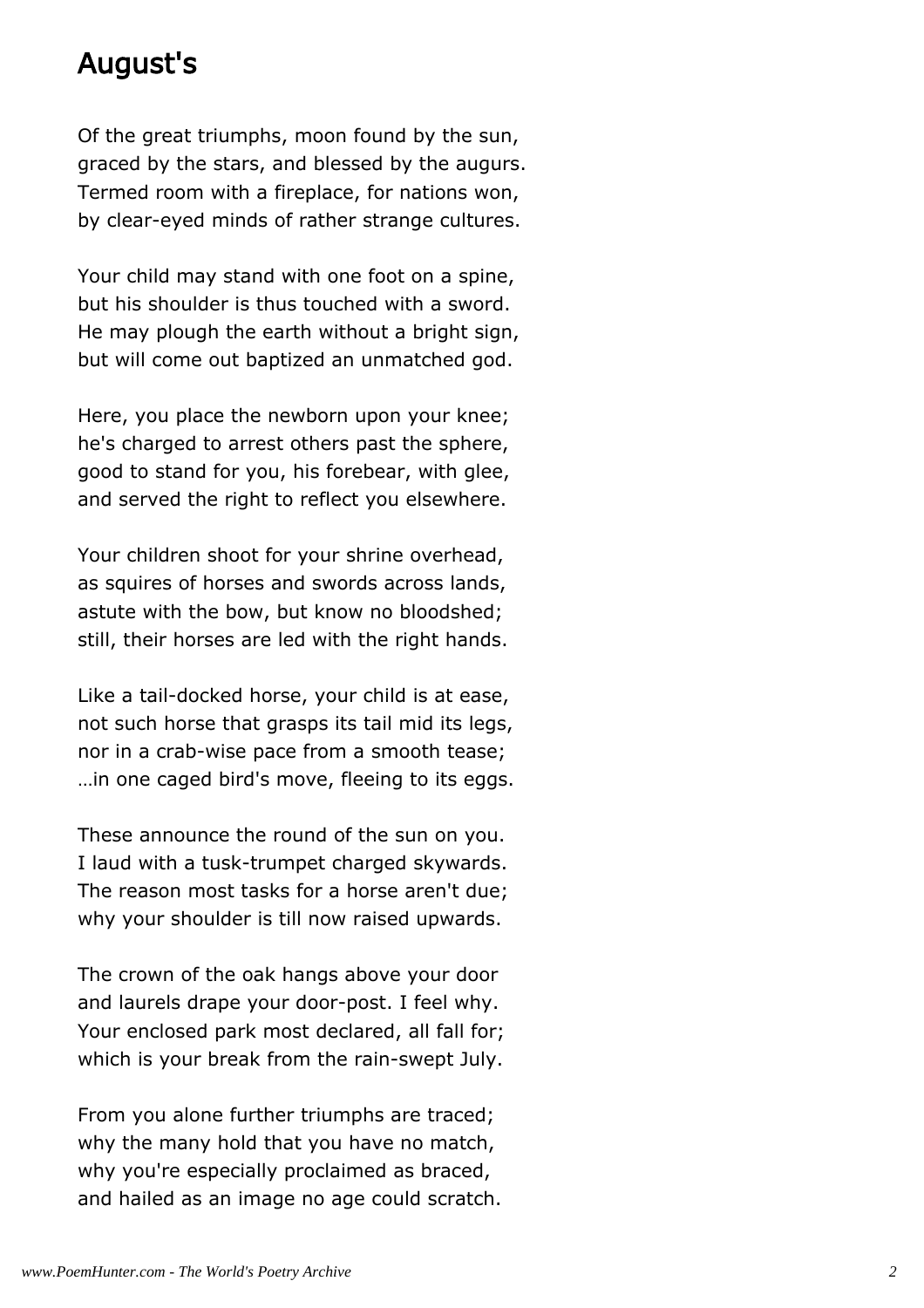You outclassed your name and arose a seat. Well-honoured for positions you don't hold, a fell act to your creed, but you'll not cheat; yet nobler, you refuse the same crown gold.

Lots of your feats don't cultivate your pride. Your child is served a silver spear and shield and cheered as a young piece of the deified. I'm glad; as Virgil's, my quill's filled to wield.

Sochukwu Ivye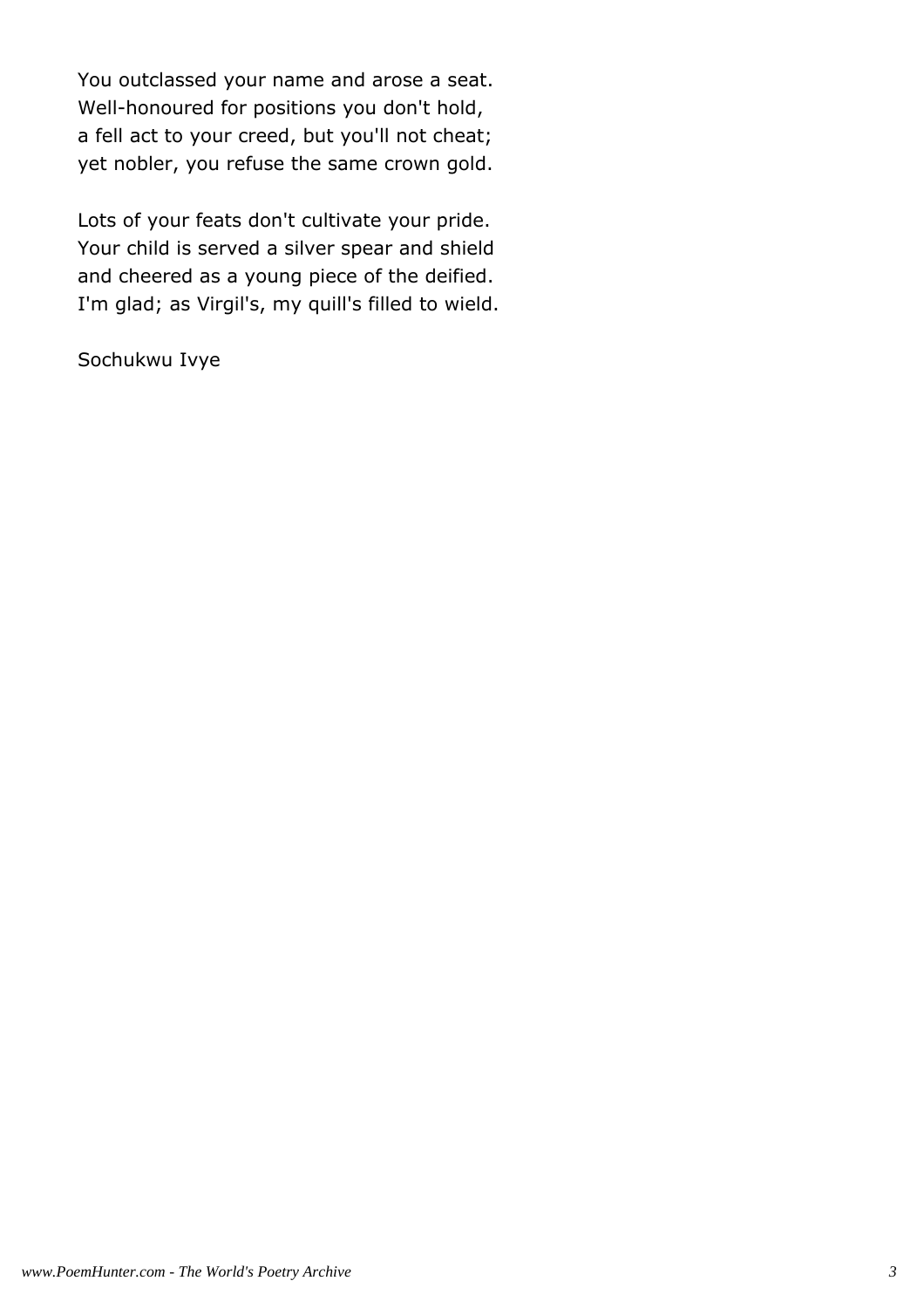#### Cameo

Driven snow, when sad clouds close over me and dark skies drop to colour my earth black, you lure my journey home: you heed my plea. As the key that opens doors bears the knack, I concede that your charm lulls my fell breast. So, like a sandboy, my doubts are addressed.

Sparks in your eyes fill my heart with wishes. The light of dawn, are those the fallen stars? For deep night songs lull my rest with kisses. O virgin who spins, were deathlessness ours! Famed grace, charm with a moony character, won't this spell keep my soul here and after?

Bright smile of the morn, island of the moon. Lamp borne high to lead to the sacred truth, lighten my piqued sky with the torch of noon and guide my youthful heart across its route. O strength wooed, winning gentler victories, such that put spirits through their mysteries.

Dearie loved, I mean not to drive both ways but cook up words digested with the strings on a sheet of flat worth, singing your praise. Sealed with a kind kiss, for the love it brings, approve my words with more or less delight, O princess born with the morning first light.

Spring flower, image worth a million words: the stroke of His quill, not can time wilt you, nor omens from the observed flight of birds; nor practice smudge your otherworldly hue. Suffused with warmth, consecrated with oil, swing with joy, sought-after fruit of our soil.

O birth that brought a three-piece kola nut, the waist that nursed you, I'd hero-worship. Except my lips, my eyelids aren't sewn shut, nor while it might seem I heed less or sleep.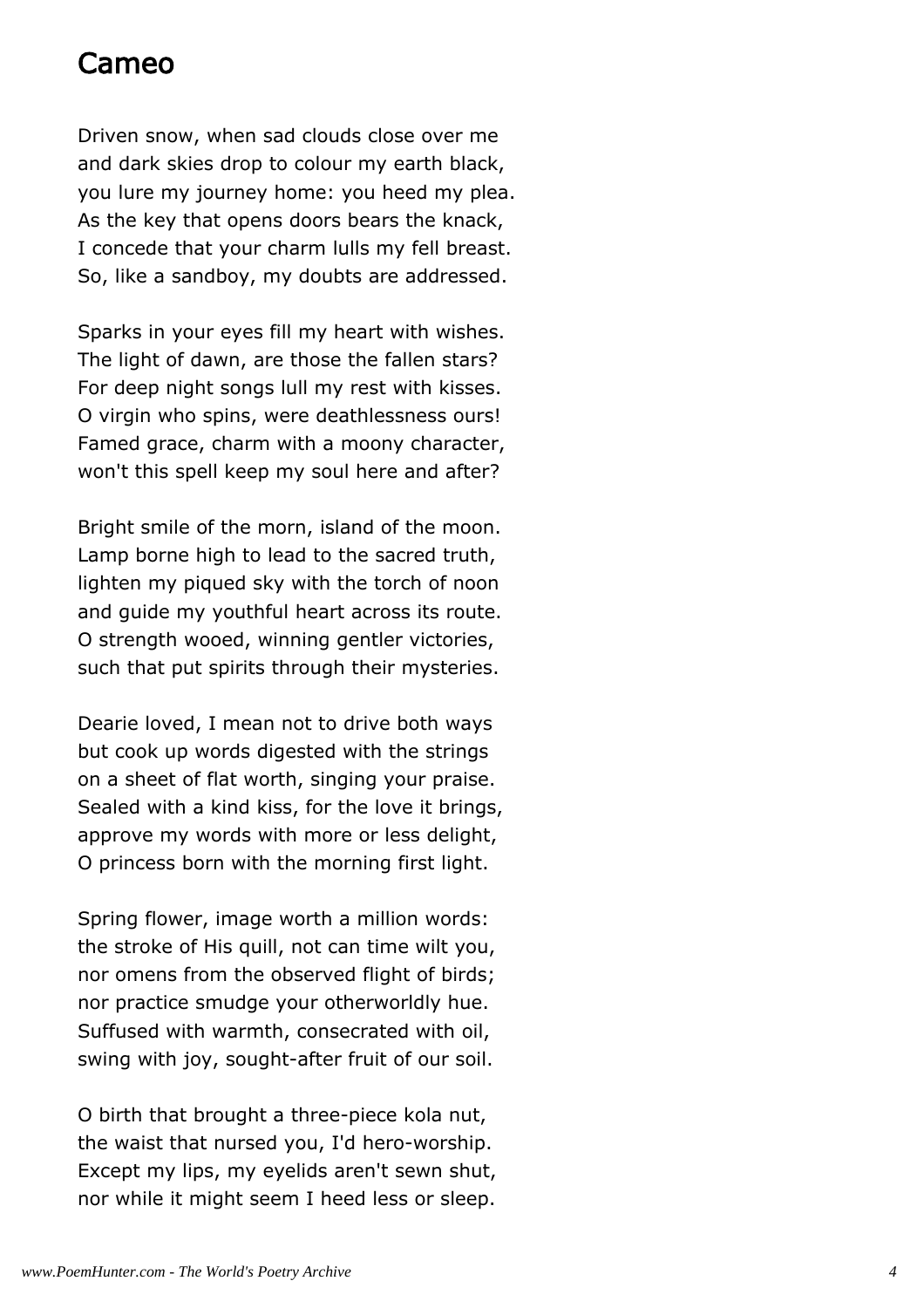Touch my brow, and the cross I'll only bear. Kiss my shoulder; the mark, I'll always wear.

Sochukwu Ivye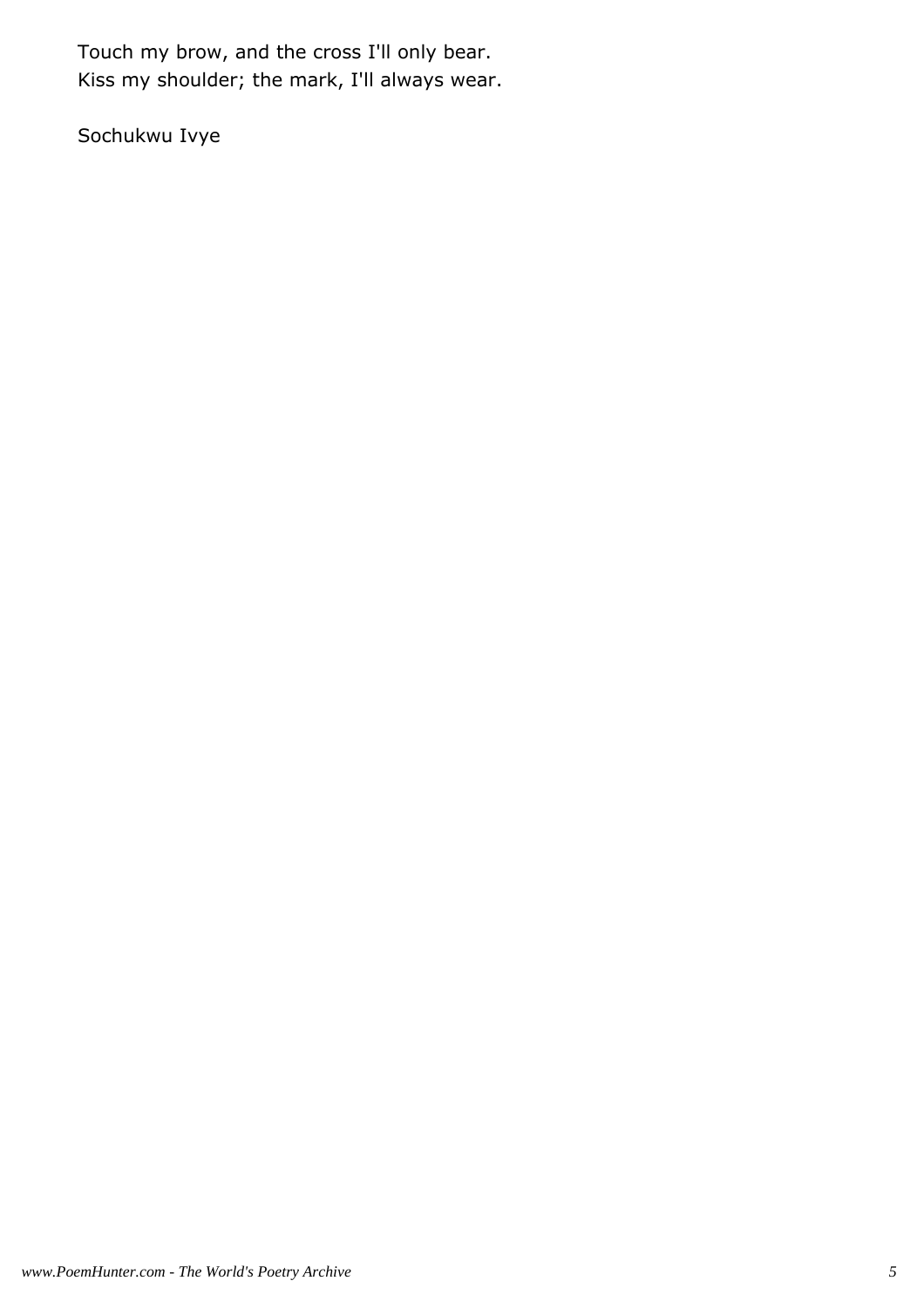#### Cameo In Deed

Books in deed define your pet name for you I well brook them for their station quite true Do you make one thing of such depictions? I see but made-up scenes lived like fictions A well penned note, a far-famed actor's role or a gemstone, books outline, not your soul My soul shall not rest boneless for its child, your pet name, led and captured in the wild Even if moments with you calmed me more they left me, each time, with a heart of sore Now, I should not learn why on our first day my poor spirit caught cold under your sway I could have seen what was in store for me, but blindfolded, my eyes were not thus free My mind is fraught with memories unclean, like a frenzied boy's eyes caught at a scene I write to sweep my breast of your pictures, and breathe thus freshly, eluding strictures I should let all these saunter past my grasp but they would dwell in me till my last gasp As one of those all-youthful twilights came, with mates, I sat and eased on all the same The abrupt wind which threw in your figure might have not longed to assess my vigour I had found most of the street's best ladies I knew most but could win none or maybes A call came; my heart and eyes led my legs, and I went for you, although to some dregs It did seem that I had made one cute move, but if hours, days and years, after did prove I heard none else, but listened for your 'yes' I was the leopard; you seemed as harmless I led the thought that I had seen some gold and beat the past, but there was the untold There were times my feet even cried in pain They had to take me to you, though, in vain The first years nursed me like a newly born Who would evoke the tales of the lovelorn? Nothing felt frightful about how hearts halt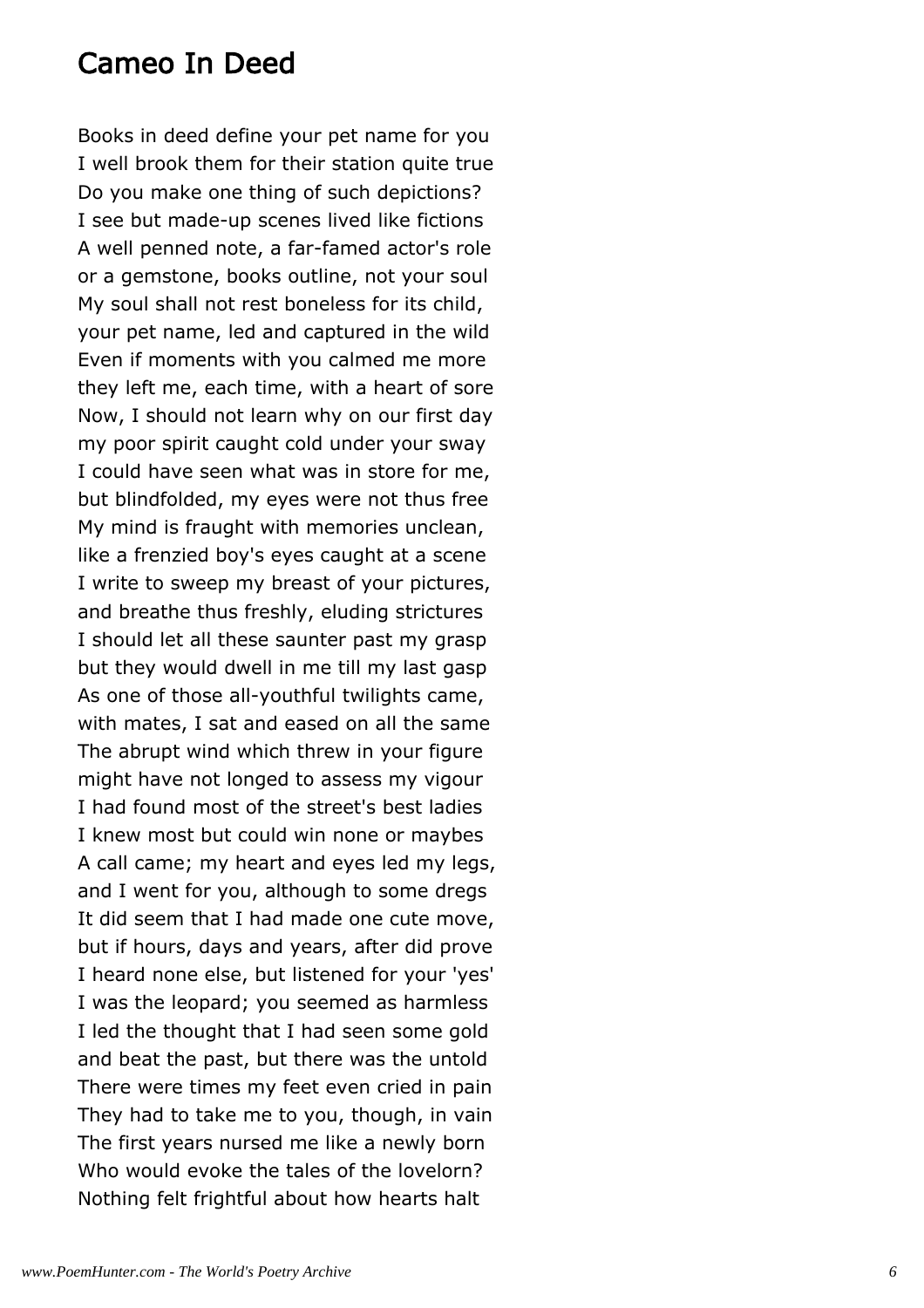But, O heartache! Into wounds, you rub salt Signs cried out to me; my senses sat numb Omens played in my eyes; I just grew dumb What would destroy my soul arose on time You took no time to divulge this love-crime How to meet your heart turned to my worry If some thoughts met my mind, I was sorry My warmth with you was a style of worship To lure mates, the female display courtship Everybody will say, " Some date themselves " Well, who spare any hearts on any shelves? My poise was fate-doomed: I left other girls but because you dressed like a lot of pearls I saw you when, at some girls else, I looked in that all my care and lust you had hooked My long search for the one came to an end, but would fetch a verse I had never penned A certain affaire caught our breaths to fare, but no man who saw tomorrow would dare I had to walk through some muddy love life believing that such would win one the wife You toyed with my rest and sullied my face, thus that I could not lead myself with grace Civil linguists say: no schwa, no triphthong To merit a four-faced, what was my wrong? My mates kept us and adorned your image, because they were hopeful of our marriage Friends at work, school and on the internet did honour my Miss World and her vignette All who wished me ill did not want you well They won, to have met my right woman fell You did cradle their traps to bring me down How would I see but roam, about, a clown? Whose only lover stabs them from behind? Indulge me, how do they like the cut, blind? One overreached oneself if one's ship sank as did mine, a short distance past the bank I had once more begun to thrive, it seemed: all my vows to you I could score redeemed You well noticed how and lauded my nerve but the base of your mind laid your reserve To tag me new, my past knew less passion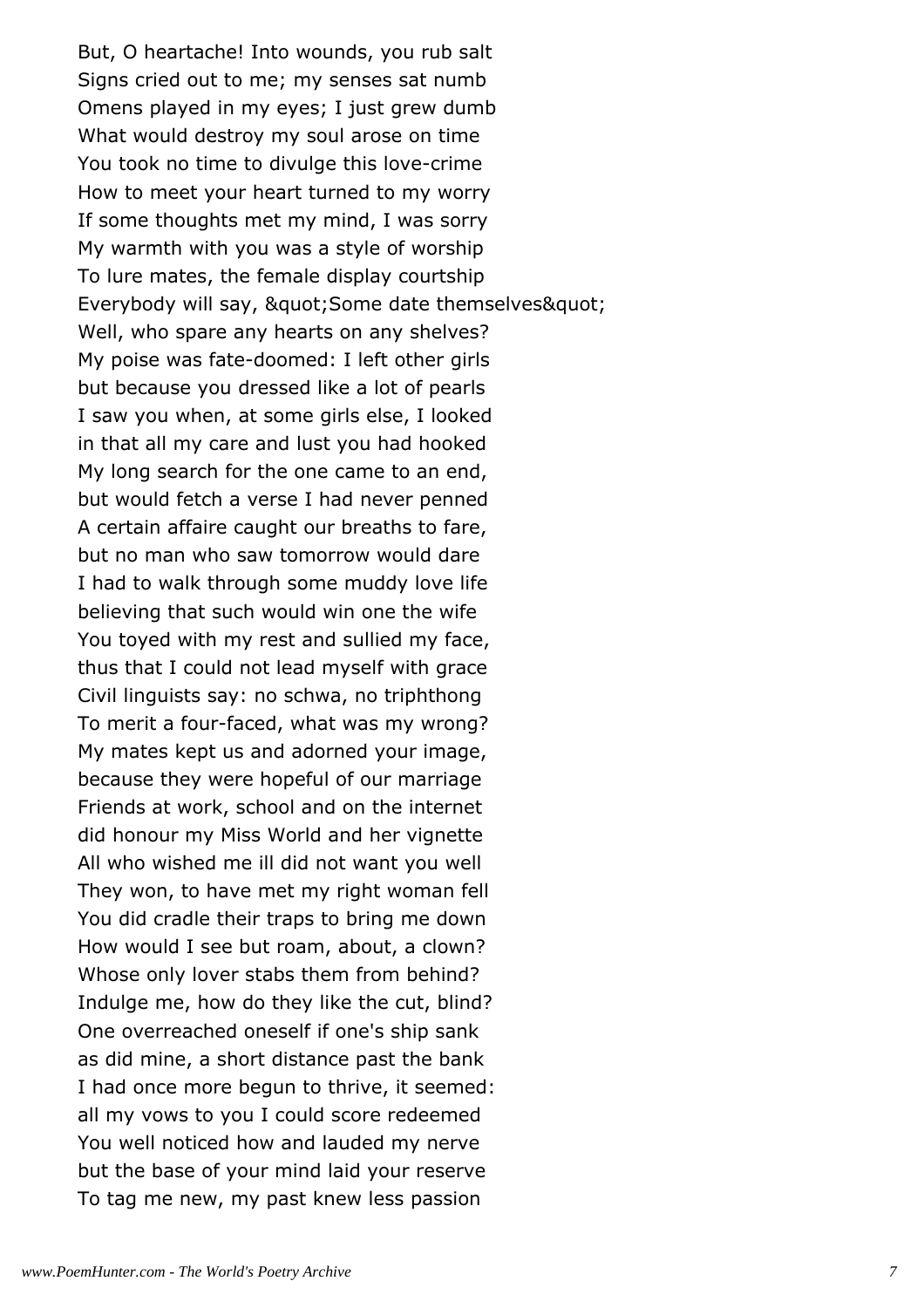but this foul-souled lust lent a new fashion Your plots I did foil with some selfless acts May I applaud your grins that read impacts If you confessed your doubts about dating you found me hungry for your love, waiting I served kind judgement in will and in deed, but saw not when I would bewail my breed You did have my skin to breed some itches and my waking brow to wear more stitches I hoped that my silence smelt of most men To your requests, my deeds echoed: Amen You were well at it while you called me dad, your longing and rightfully yours. How sad! My groping heart did head for your kindred Could it meet them in one year or hundred? My nightmares unmasked overhanging ills, but you dismissed them as offensive chills To your dream men I took you, like a bridge Who misreads you cannot repulse a midge Except behind closed eyes, I was not yours Until you felt hurt, past me shut your doors You felt faceless to show me to your peers; quick eyes saw: I was the prey all the years I came out thus strongly despite your plots to confess the fact: we must brave our lots Do I miss your hugs I once scored faithful? Or, your burning brow I did weigh graceful? Now, for my blindness that still beheld love, I must watch to tell the hawk from the dove Now that yours of all lives is led four-faced, who would still run into your likes in haste? The eyes that see you have known a Judas and must give heed to a snake in the grass Knowledge is might but I loathe this lesson Yet through you, my inner might did lessen How you could sift nothing but rip my trust, and ask to have it again, struck me trussed I did pledge my trust, and met all my words; your still small voice did fly away with birds You had not come to plant or mend fences, but to steal my heart and numb my senses That ours was unknown to your confidants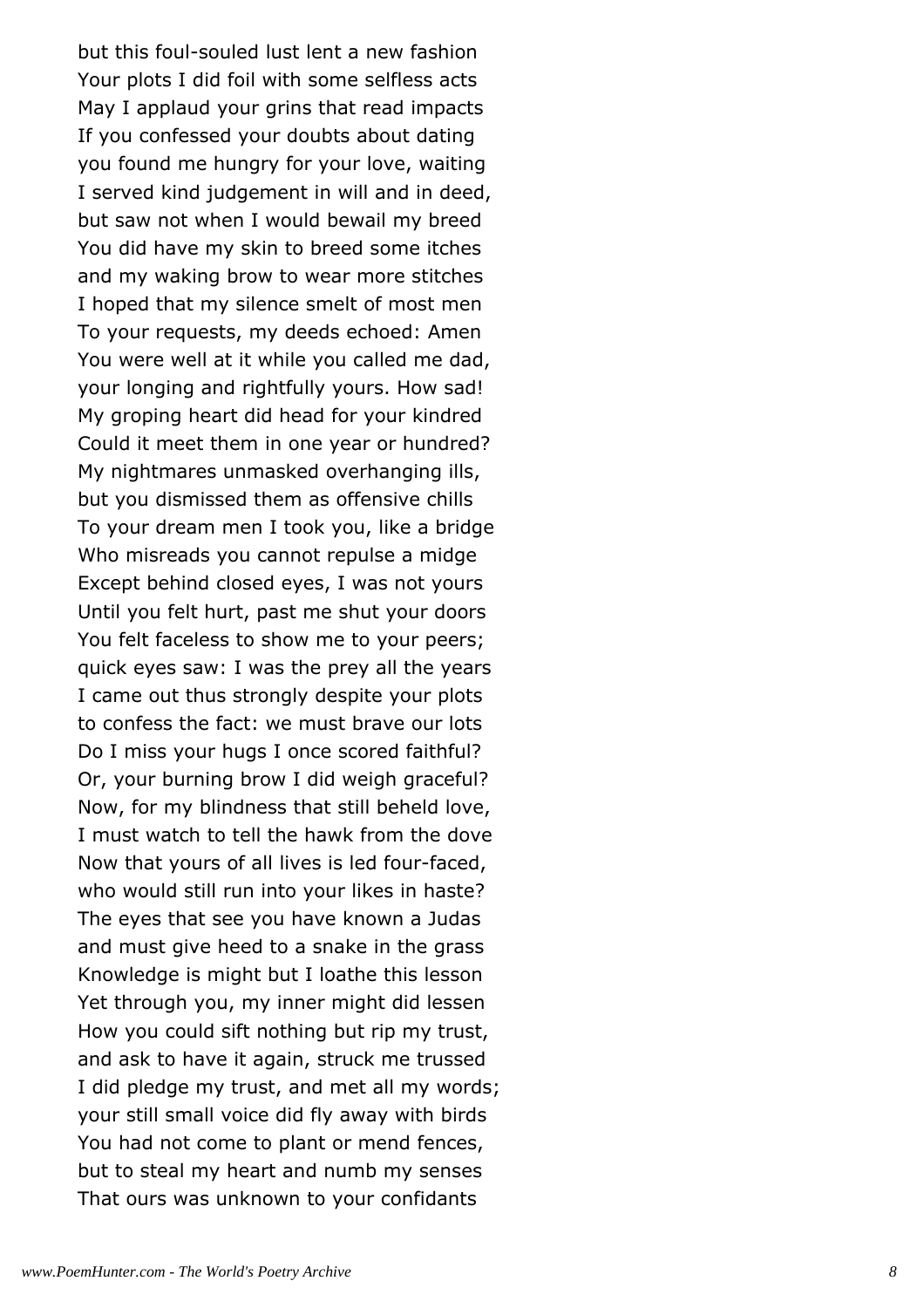blew me as my encounters with your aunts We had struck as one, but you posed alone scratching for wooers, moving on your own We named our unborn, having built a home An abode solely of steel, glass and chrome Who builds a home and for a lifetime plans, with a woman who does refuse her hands? Fate struck me moneyless to clear my eyes I saw one yet nailed downwardly crosswise I was the one. Who could have believed all? You did not stand me but fashioned my fall To have dug my pit and feigned innocence, you did shear me in deed of my sixth sense I sought your face while I missed my wallet If you feigned love, amounts left my pocket Think that my ageing parent laid her health, so that you would be with me, all by stealth She peddled things to get me some money You kept all and more. Were taps so runny? If mom's and my head abandoned your heft you well did in deed not deem them so deft My good mother, the marrow for my bones; she dared all, just to build up my hormones My eyes and mind were tried by some devil I could not strive through but, weakly, revel In your chasteness, the acts you titled fuss you observed with your boys but denied us You relished to hear but truths but well lied You extolled me as meek but fed your pride Your yes was but yes and your no sheer no because your heart was a rock in the snow I did most days bear guilts, could you ever? All bent knees were mine, as you felt clever The venom you fed me became some soup Breaking out of us could not feign a swoop I incurred more ache when you feigned pity and shook at your plots sticking thus gritty When I had smelt myself trapped in a maze time past time failed me to defeat my craze You were almost done with your fell intents when you could pay no heed to my laments I saw no hope as your heart failed to shake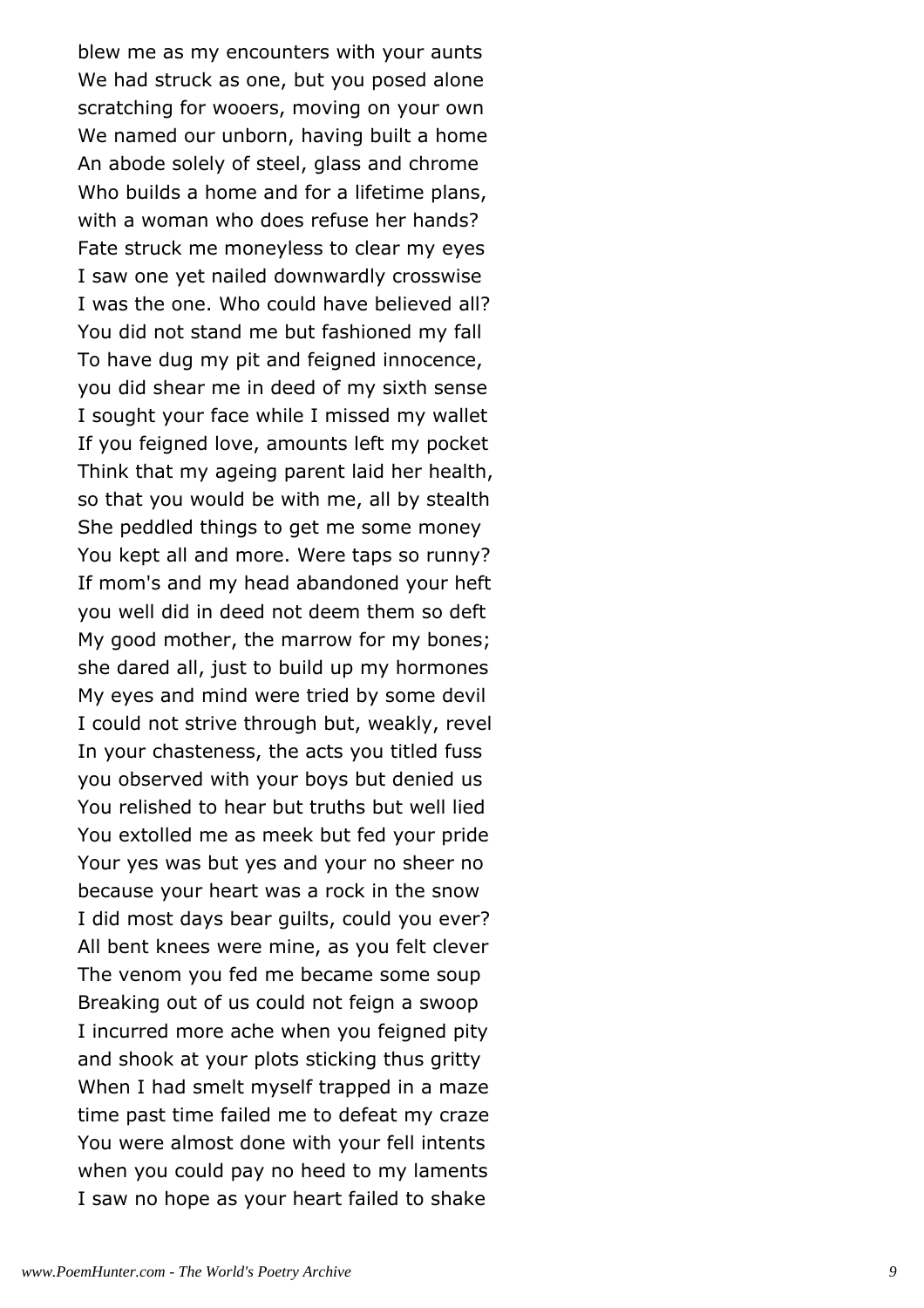I held my heart soft and faint for more ache I watched us turn to walkway souls, quickly All my labour forthwith crushed, thus sickly I had marked the last of my love times past but had yet to vanquish the spells you cast Of the most foul-souled, the most silent are If I was ruined, who would breed a memoir? You chose Janus' month to cast me to rout but my God of doorways could lead me out Could ceasing one's life taste like a refuge? The practice yet finds me as then and huge I should gulp some drinks and submit inert but something struck my dying deeply hurt I saw my mother's book of days half closed In front of my heart, her face in tears posed The dead parts of me made out of my form; they stuck in wait for my breath to conform Nothing else held the rest of me but mom's Her rheum of distress fell like barrel bombs Had my landlord's daughter not run to help, who anywhere would take heed of my yelp? Chika had but sought to succour my plight; the whole of me, her nearness would ignite I did predict that she would seize your seat; having smelt your place, she called it a feat Once again, my soul did meet one so loose but she found me in your filth thus profuse She would fall for a soul with no such work and not when she had known many a quirk She thought that I should not let you away; I knew that she would see better, someday She copied your looks and copied your gait Not for her use; she is mirthful, but straight How much more anguish did I have to feel? Which suicide chart had I more to conceal? For your foulness, what other grants had I? Was there something else I did have to try? Except you feigned them expecting returns you had no care, but cast my balm to burns I thought to myself that I had less strength, if I could keep a sweetheart at arm's length I wondered what could render me thus foul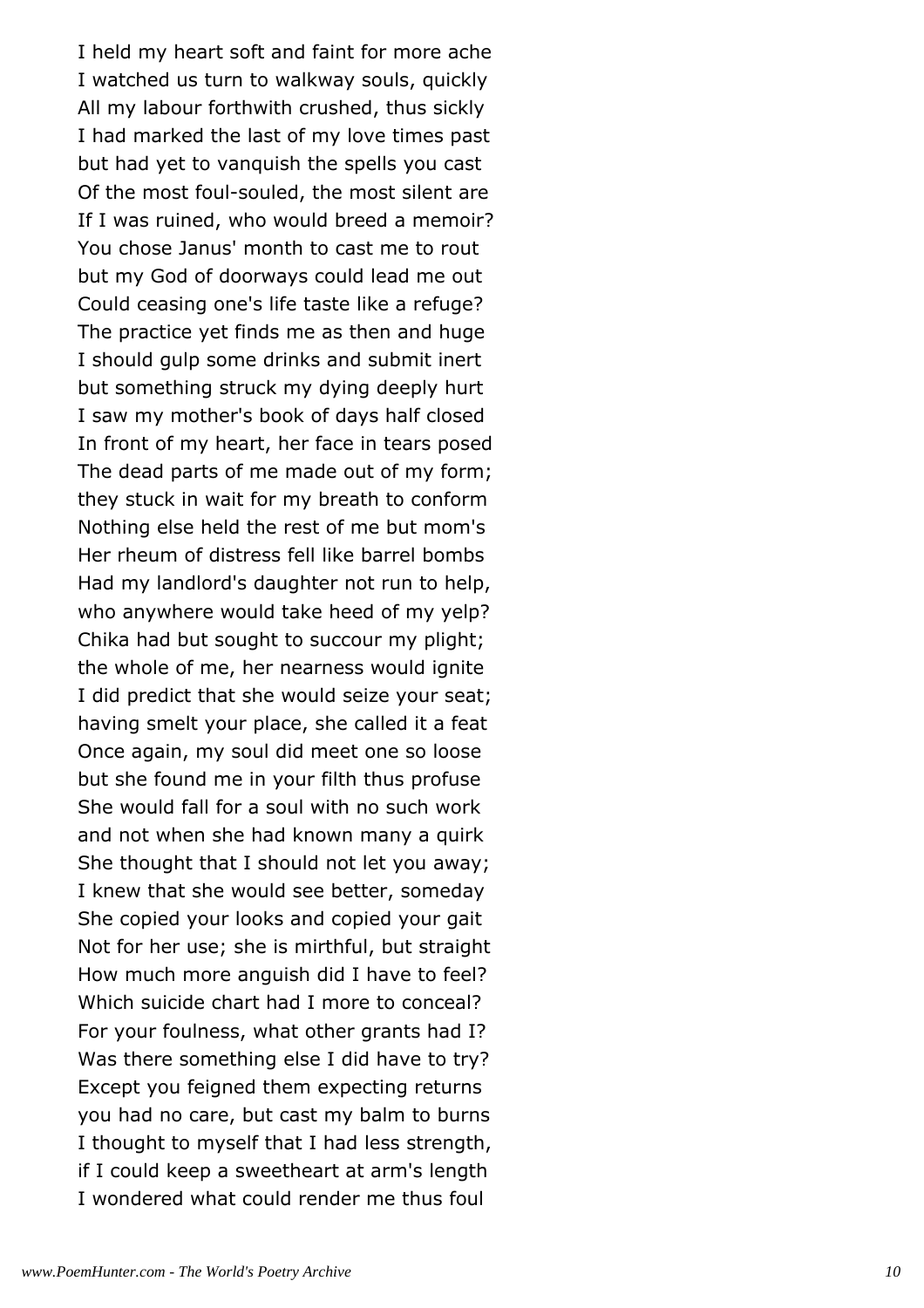and shorn of wits, but now at myself scowl I considered how tides would flow and ebb Drowned in ill hopes, I was caught in a web How you robbed me of my faith and reason but filled your boys' would rout any treason It shook me while your voice within lay stiff You must have killed her to enjoy your skiff If I outlive these days, meet some soul else, but like her less, shall we say our farewells? While I pray that the well esteemed forgives I fear that my scared soul beyond now lives The leopard now mourns his meeting a linx I could not see myself pull through this jinx May all who follow closely mark your mode and how you wrecked my spirits and abode All that learn from the price that I have paid shall meet the oncoming days, better made I have loved. All who come after may watch He that may wear love, my case is a swatch Should I grow feeble and slump at this crux all must deny more blood such state of flux If anything slits my soul, some shame does And through the space, I see but a dim fuzz I howl in deed to think on these things ours but placate my spent spirit, bearing flowers How you could hurt and soothe like Cassio, Shakespeare knew not the name as Cameo Of your foul likes, our era should be cleared to keep many from the collapse well feared Your followers would with you be punished, if they kept not from your path all-banished Reap your will, get fat and gain all the world From vivid eyes, bear your intent well furled Win your admired and let his heart no crack but then, may our days at no time turn back May your breed never again know my heart, whilst I bunch up my fragments flung apart.

Sochukwu Ivye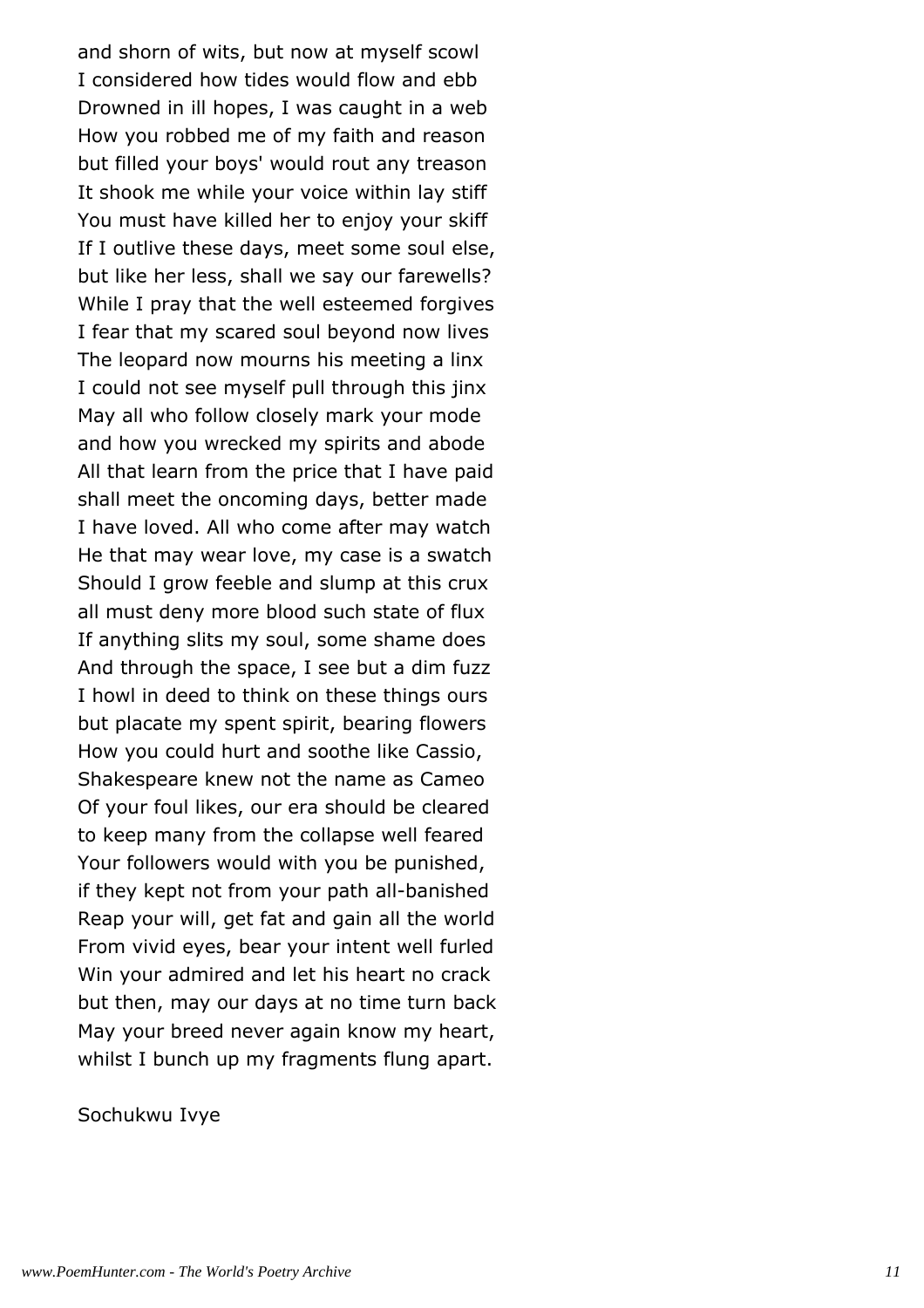# Exiled

This lifeless vale of lying bones and skulls houses no one, or days that we have had but shall have us in court as the sort calls.

It is the grim reaper's with a large scythe, argus-eyed, clothed in a black cloak, with a hood; although many painters say lithe.

Empty gourds with a parrot's egg in each, he would open, snipping a thread. I bruit, this bridge of asses widely borne eldritch.

Now, promise me that you will be alright. 'tis, here, walking the path over the orbs with limbs flung wide as in a windy flight.

Ay! It is a toy horse caused to come forth; so, stretched out to view. For a name it is, too, upon potsherds or shells effaced not.

Free from the open life and held endwise in lack of ease; a discharge without dues earned for the airies and fell Lord of flies,

Lower me in the depth the grave did cast beneath your breast to envelop my case; hereupon, you will get whole at long last.

As for the ill hoe and spade that inhume, and this disc of the moon across the blue, fly at the thewy wings of his foul broom.

Sochukwu Ivye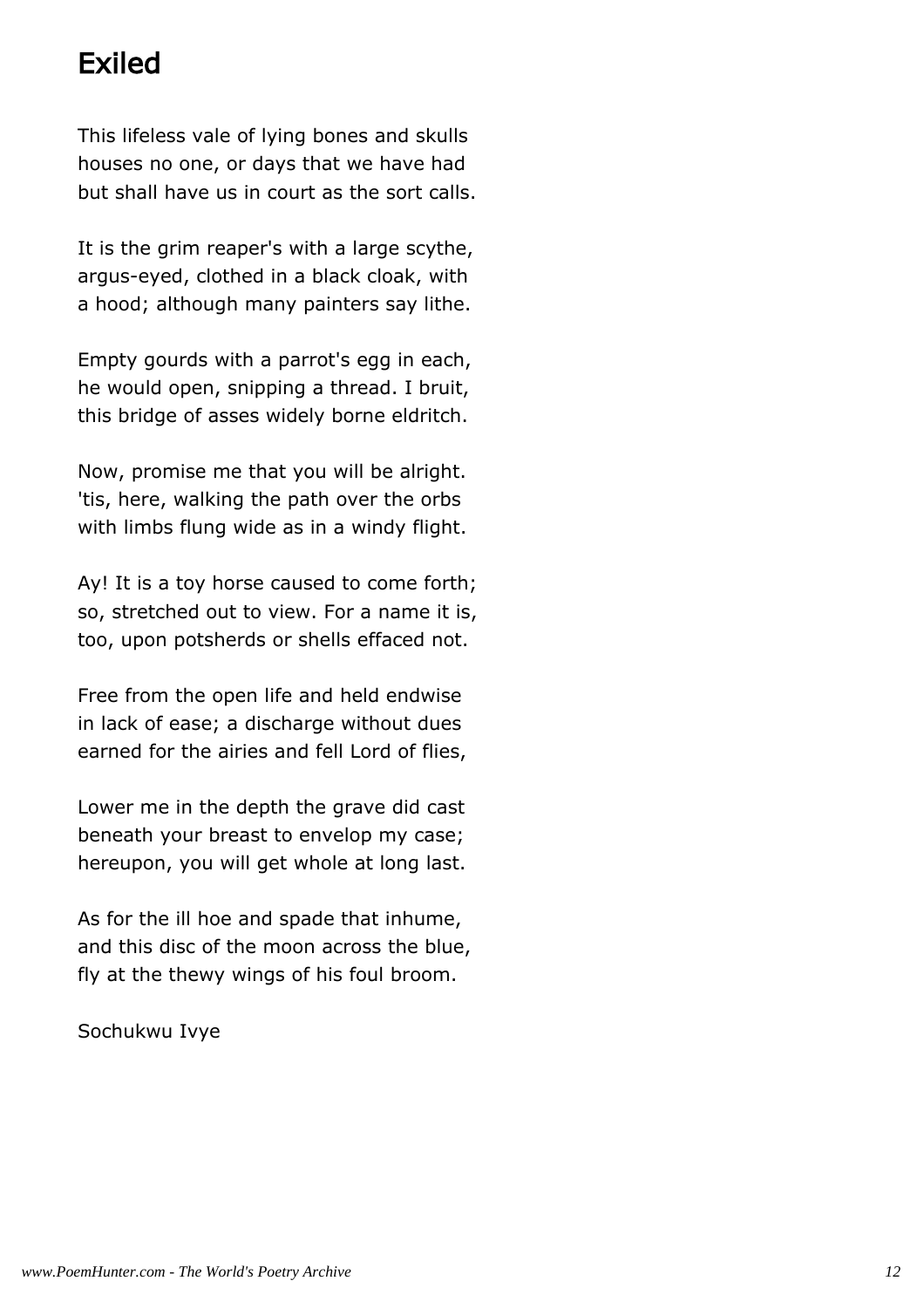## The Great Cold

Who will plunge a tree should grow it tallest and find ill winds render the height smallest It fails eyes that the slight lives wrestle man and hold fast all the while gracing their plan The giant enthrals and fights vicious hearts where sway-craving demi-beings fling darts This scares me into which I seek to breathe I knew not how else I should bear or seethe My breath, the fell pneumonia and this draft I know not whose fight will last grasp a haft Greatest heights sag; the sturdiest collapse This is the spirit with which days now lapse I am not made of brass which does not rust Hence, I will trail our twin hearts to the dust My mind lays no exact ear nor eye schooled I yet not smell when earth will rout, so ruled I should pay my art that does thirst for juice God most high, Lord of all crafts, do me use My mind may, past my tongue, tell far fluent but I shall heed that my thoughts not truant This garland virus does no fair thought help but my pen wears no eyes nor knows a kelp They that cut a yam when in haste they dug would slow to unearth the tail earth did hug Hot soup should be licked around its edges To essay straight, this task, my pen pledges Here is a tale of lives, cats and winged mice; how man fronts their rebellion and the price The winged mice click, but disrupt silly ears They blind easy eyes and sink them in tears Those dark-sky beasts and the sinister cats trick the judgement of men who repel gnats I know not what snake is young in the teeth nor what centipede yet breathes in a sheath How water made past the pumpkin's handle my slight mind probes with a lighted candle The arrow cast upwards cannot sleep there One's shadow will bear one till one's last lair The brow of the sky lifts in grief well etched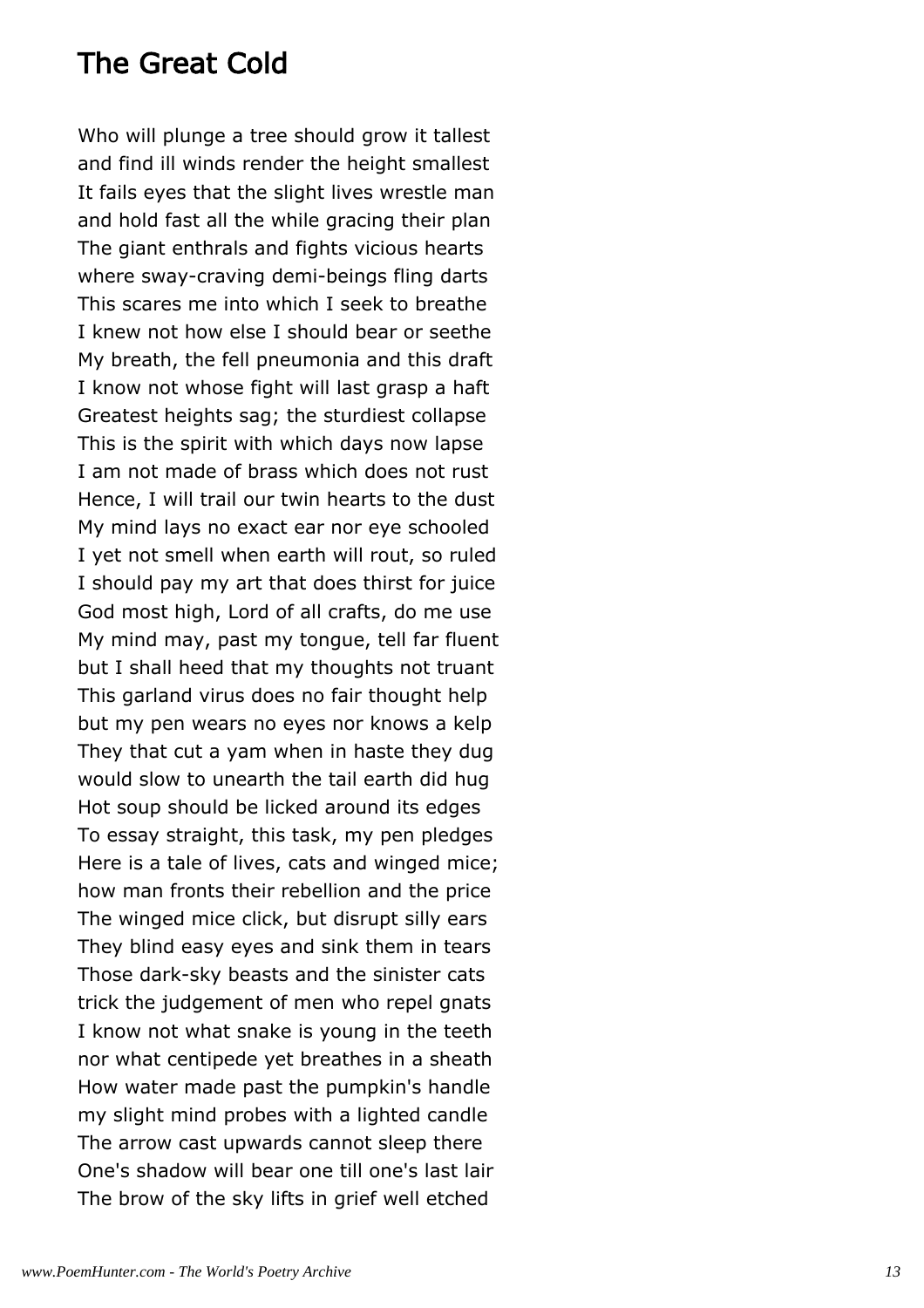because man has harvested the far-fetched Roused of the East, arresting past the West, an eastern cold gusts and distracts our rest It creeps through the air, behind the senses and without limbs, strikes against defences The eye of the sky is numb, and lives freeze but sin to hurt, cough up sputum or sneeze Grieved rest the diseased by a starved virus An ill which, of else lives, breathes desirous A close trade of presence fashions a bridge through which nasal and oral droplets ridge Stray droplets perch on the skins of objects to which, by a loose hand, the face subjects A fortnight next will have brought the result Three days on the score finds its peak exult The score, its hunger for roaming may pass It still does proofs in the non-scored amass Six-day old symptoms do the ill ached pluck In six weeks, all jinxed cases are stiff-struck Man is stuck in cobwebs and in vain stalled This is a fright with which we are enthralled If the mushroom lives a slave to the ground, it sprouts from the waist of a stem aground The sun has failed to awake from his house to cleanse this epoch of the brooding louse This age is such dressed in just made attire Our thanks meet China who did all conspire May we summon the Asian for handshakes Laud the omnivores for a world that quakes They well munched this epoch into a cough such that man serves to a microbe a trough It sugars the mouth that pains the buttocks Men with puffy eyes may let their stomachs Cure seekers who processed bat carcasses may see that their toil, for praise, canvasses The human crown is bowed and in our eyes Man bows and brooks a fall, and nature rise Who turned a palm frond and saw a serpent would place it back or spurn and not repent The two-legged featherless animal swerves and keeps along, as he observes his nerves But some singular hearts best savour fright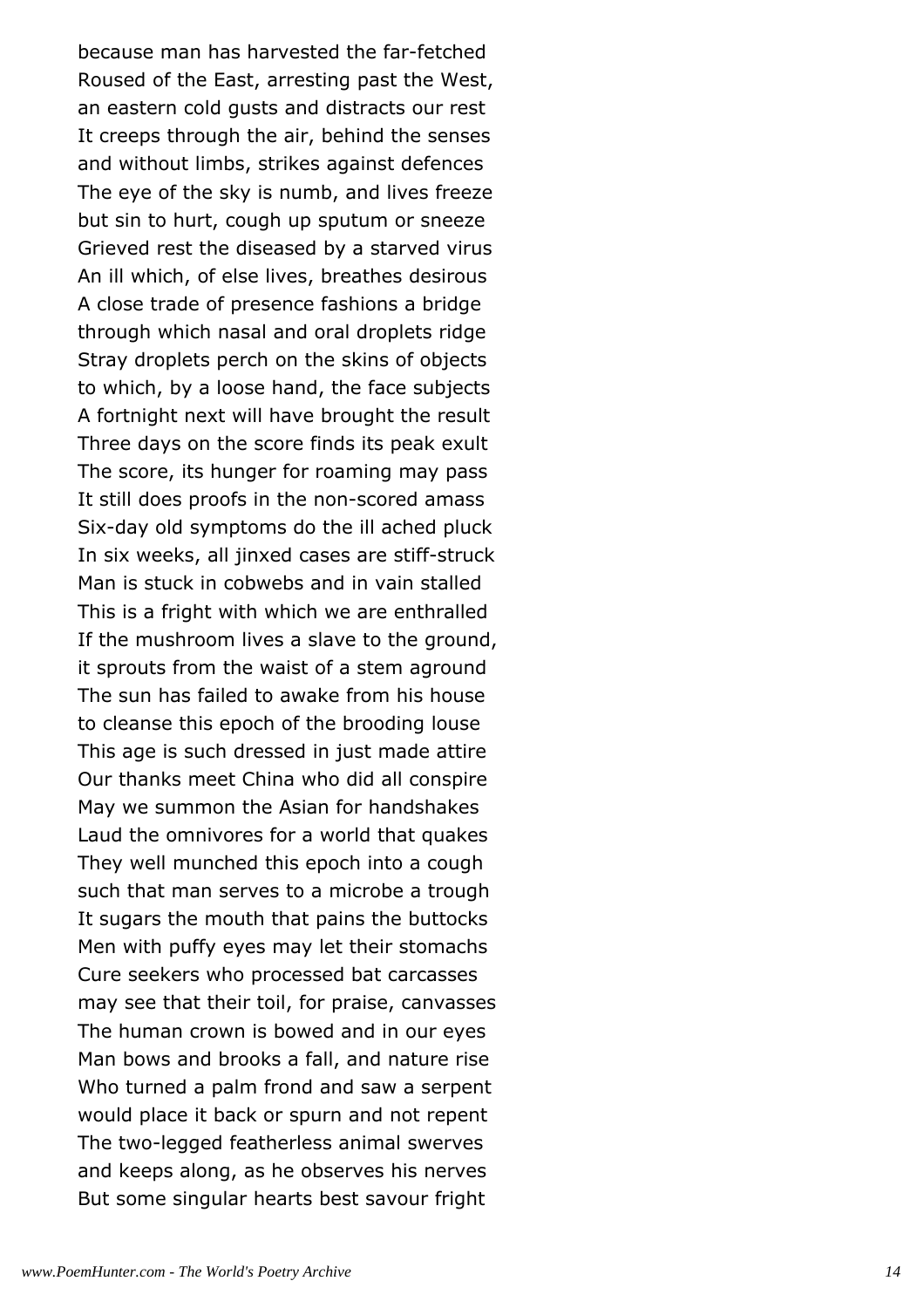Certain full fledged ears position word-tight Now, devouring meat-eaters who crunch all exalt between neighbours a chest-high wall The spirit of this age bears a strange breath He gives out ill and strikes a dance of death Students of life trace this terror to schemes Finders, poets and seers bear fresh themes It finds my head with threnodies consumed and inks my nib with a verse of the doomed I should not mouth a dirge, or spend my nib but my fingers it has thwacked with a squib In a cold sweat, they scratch for a keyboard to word pieces of my mind made road-ward These troubled shreds venture on a journey to seek them that keep up with this tourney My twin hearts and I heed these tragic bells fetch our art of letters more leaves of spells By way of faces - minds with earth acquaint If not the mouth, the heart would retire faint All minds still store all that did us hoodwink My heart does my pen plugged into him, ink When the months of our year arose in pride, the twenty-fifth of the second moon sighed She had divined the kite to sweep our clime which would snake in, clearly amid her time We had kept Christmas and its year's plenty and the new year: two thousand and twenty We had kept the year of more smiles on lips when vile lives from behind made to eclipse This plague would not swoosh past Nigeria was he schooled we trounce harsh bacteria The fifty-eighth dawn of the year woke grief Our minds watched it not intrude like a thief What our Italian guest much thrived to host, had flown past his seat shooting outermost Augury students would astray have begged that visitors be, straight on the way, pegged Foul news is brought by March the eleventh that, in thirteen years, men bear the seventh Keep this threatening rainstorm from falling Heavens, if you bear, save us from squalling The rise of a plague says the all-health desk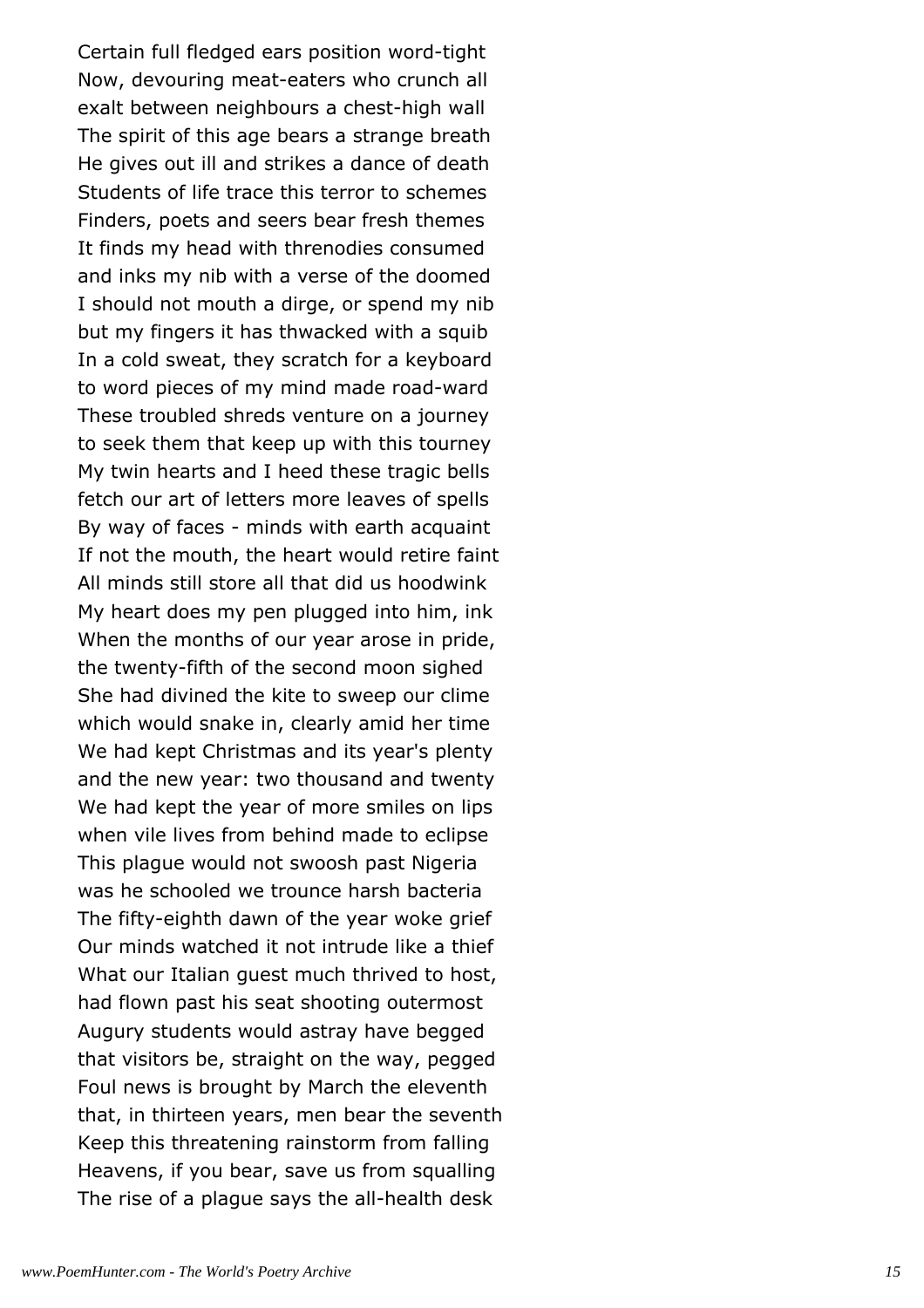Breeds of this age tell new to the grotesque Marked an open air walker none should join our fright asks each to cast within, a groyne This strain only caught life and has no balm As we seek for a way, he wreaks more harm Care givers bear clues from sick old epochs Each day holds newer bits of the health box Each day shows us her safest roads to take Lives choke; and the enemy our flaws make We never did bear this nor were we maimed but spy this affliction straight at man aimed I feel it could expend some time and means So, my blank leaf covets to wear the scenes I board a train whose stop men do not bode I might quite soon alight for some else road Either way, I will have filled these live blanks if the scythe bearer not plays her fell pranks Should the grim reaper betide without signs to the wind, rains or fire might my lone lines All lines would bury earth, water and clouds A view of which would win me jolly shrouds Most hearts lodge homelike for a pandemic The theft of breath, mid most, tells endemic While some eyes fail its life or mien, or both, the science of weighing declares its growth How we did earn the baneful broom, we ask Our heads covered with loads it will yet task We wrench into our skins bearing our angst and nurturing that not to our roots chanced God cheats not, we hold, so ills do us wreck The white who lie in means may do it check To lay on the first things our hands just itch That is more covid, or our worlds we switch Our skins wear the heart of the better made and the yet-to-fall states' pride so conveyed One may stitch shut the eyelids of the hawk that flies with its wings astride a weak flock The mortal shadow pulls all that keep close Quick legs set out on a move, fleeing throes The great stream would not drown anybody with whose legs it not met, and rest shoddy State leads tell: a lockdown for a few weeks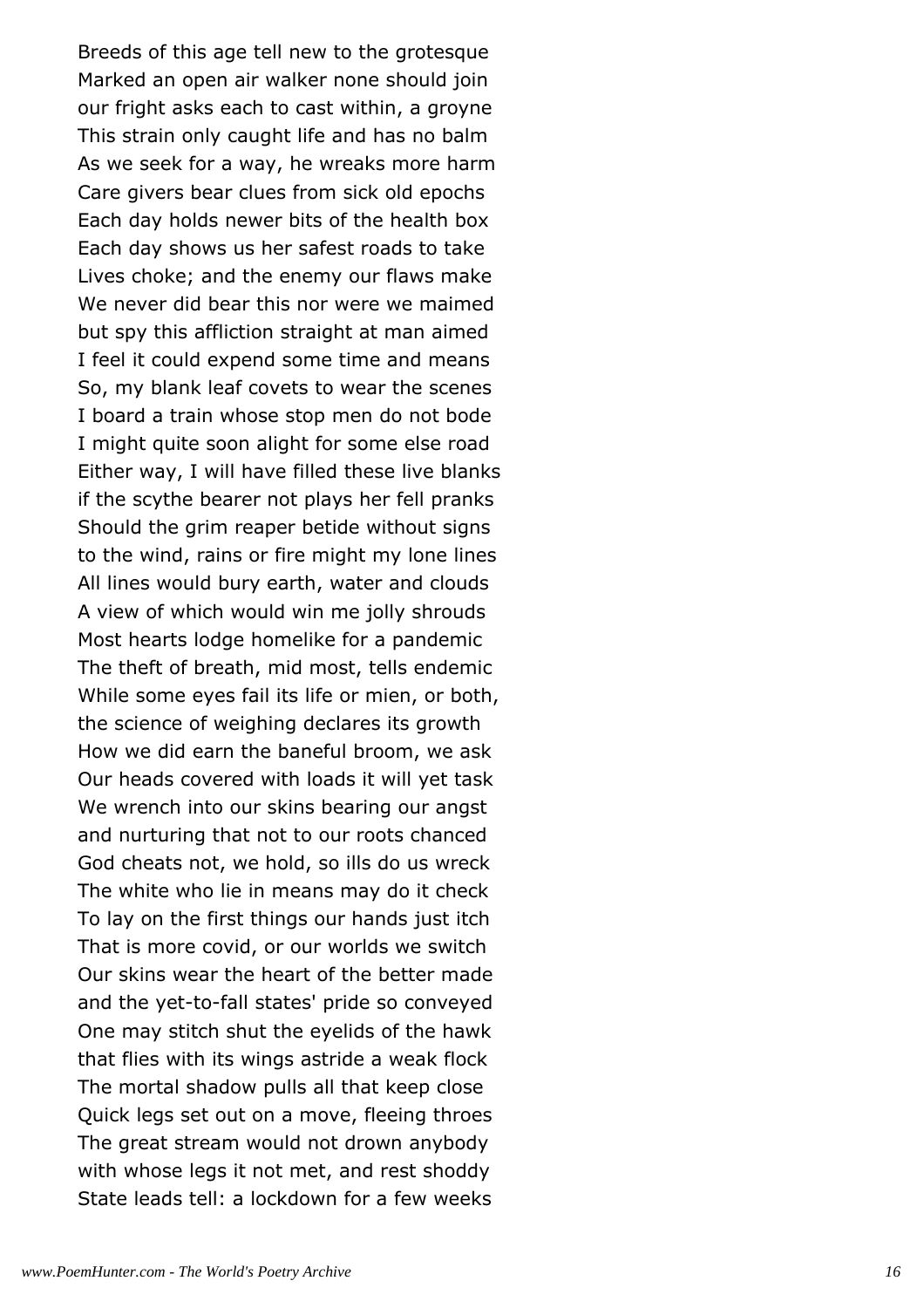and we see one which of no set end speaks Shutting the earth from its roof is so carved during which the sly intruder dwells starved Our eyes and hearts sit up to what happens Dim they feel but their cold rims it sharpens We concede to feel the turning globe stilled Thus, do a lifeless and tiresome world build Cities are locked up and fretful legs banned Who makes home late is left out of the land How early, price growth and famine is smelt Blows of panic-shopping are to stores dealt Who saw gates and walls even to be locked here ply basics in their houses well stocked Migrants stuck away, more seclusion baths As if casting stones, roving feet seize paths Noted sights bed ugly that sold guidebooks Terminals that fed passports bear dry looks In order that one will preserve one's phlegm field affairs divorce scenes wedded to them Now breathe daily schemes, to the air, given No route lies, through which traffic is driven Yet-living trades do breaths of else air catch Schoolmates and worshippers on air attach Known amusement houses, to the air, move Distant souls let their bonds, on air, improve Picked minds that do the art in the air grasp comprise thin hands who cannot do it clasp Hands that ate together now wave goodbye We are snatched by a break without the sky Are these Adam's first days when man idled and reaped the earth, in freedom unbridled? Noses grudged the gas of life stick farthest but do warhorses' breasts' armours harvest Who taught their child: genitals are covered felt that their mind still on the nose hovered Every hand bears Ignaz Semmelweis' words Bathing a falling stream or glove, each girds China smears his hands; ours swim a lather He wears dread; we shoo our fellows, rather While he defiles gases which gird the globe, all else do their procedures for health probe As they infect their houses and compounds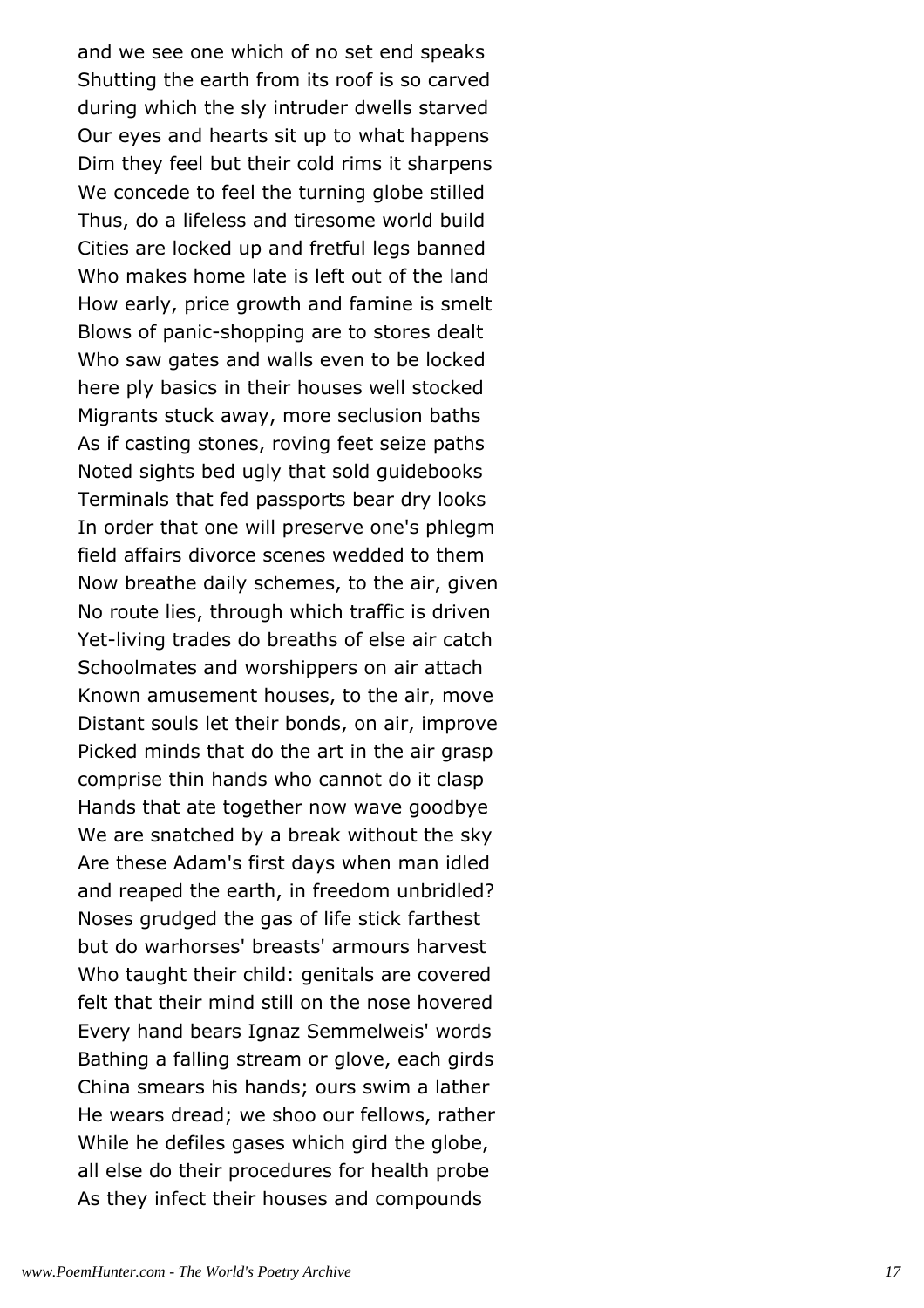all elsewhere do surface cleaning, in rounds Their diets walk their pores as some poison while we avoid others whose skins moisten A kung fu scheme though mimes an animal crafts health and judgement at the maximal The world wall but rock knows an ill crevice Man pulls an abrupt discharge from service Like some regulus prompt to wed with gold hostile states quicken to build a stronghold Eyes wear the teeth of combs on the ill cast weighing its here and there, future and past Hours erase their visages; days, their miens Our souls evade us, scratching for vaccines Those that live as one grab the art of health Nothing outweighs staying alive; not wealth The clock says life; no ambitions nor trades Who can breathe has other lovely cascades A young palm frond, still to unwrap, shrivels but fails the blind eyes if the grieved snivels Children are like lonely flowers wind-tossed So mild and lost, it soon does them exhaust Who took the winged train to foreign clinics now relent on some field healthcare picnics The richest and their bronze monies sunder They freeze at this monstrous virus-wonder The moneyed dispense vast copper monies to charm fortune, and assume kind bunnies The refuges of abodes, the chiefs of realms, grind molars jointly while fright overwhelms Our forerunners who merely lose their mirth summon a long-haired star to kiss the earth Our youth may be just while they hold aloud that this bane seeks but the richly endowed The wealthy return home from far countries Their companions at most kiss their entries The rich traverse through soils of this covid They are kept, and the rest shooed like Ovid The wealthy and ailling are the most-served where others inflicted stay back self-nerved Well, downcast souls look up to the steeple sects, creeds and classes become a people Heads sit else ways to lead the eyes abroad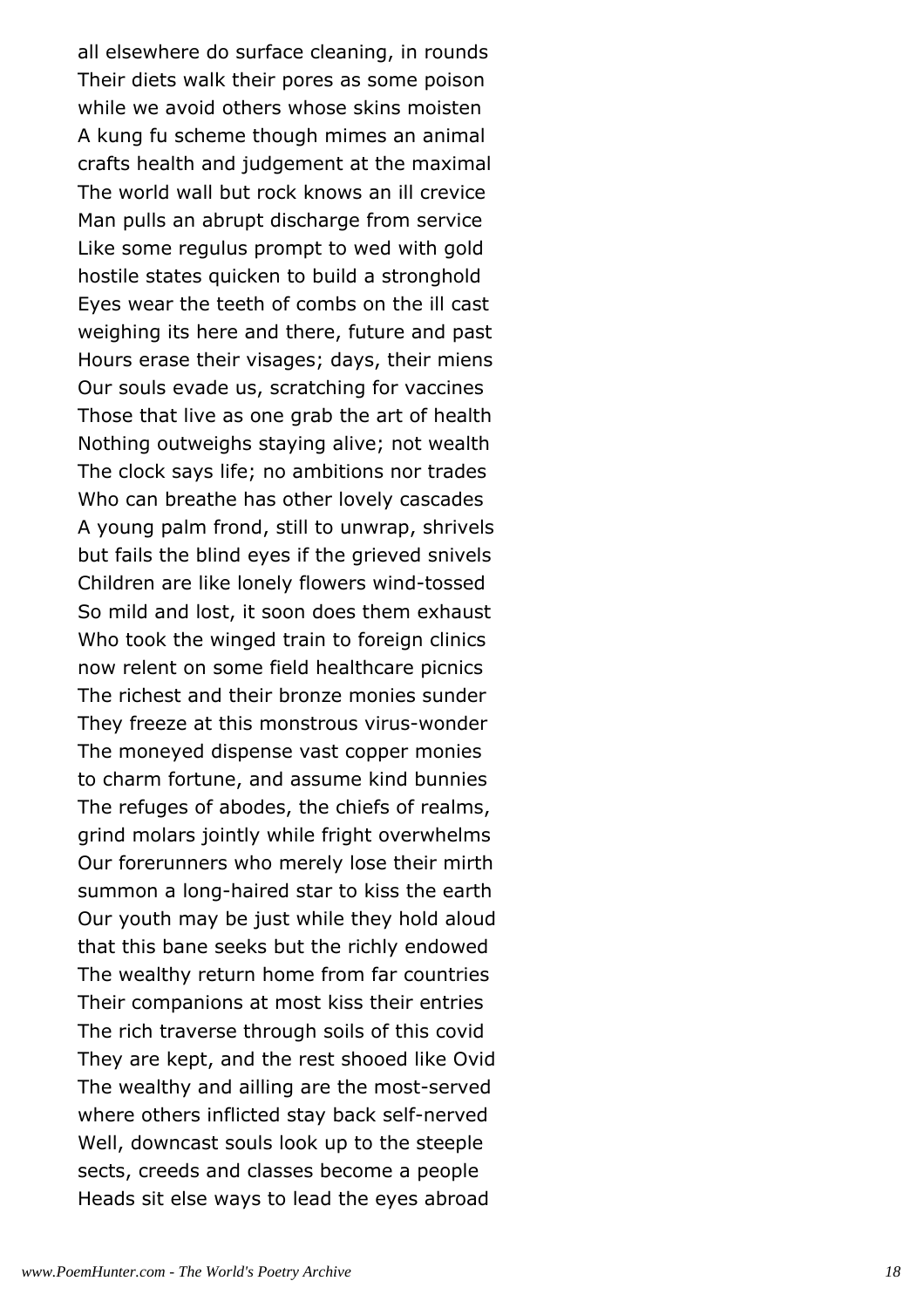How our visions turn revised casts us awed This age gives us a new hunch of our breed Now, strangers to our clout tenant our heed Our care-givers and corps take up the cross All else stretch out in their beds like a moss Now breathes the chief strife of the century when most hearts not catch its worst injury The front line cry well seized by our fighters Our healthcare leads rouse the field igniters Mouths sing praises of the victors war-kept Minds greet offers of their leisures ill swept Man has so not vanquished Covid-nineteen but the triumph woos his mind and as keen A clash of bullets, and blades would quaver Ours foils wide eyes but not meets a waiver The brave strike their way to an other world They make to a hell to foil the source furled Who invades Satan's land must do else ripe You not try his seat nor from a length snipe They who do find not home in their number They all may submit to the strange slumber Bright news greets home, even if ill luck ails A barred voice tries to ring of hope and fails We bath under droplets yowling from eaves and gulp drips of water bawling from leaves Forty days have found our sit-at-home push Meanwhile, its extension staged an ambush Who earned every day are seized in the toils They fall ill, whose lips this dry spell not oils Caught in the snake-coil wheel of a cyclone, into the soil man's forked roots scurry sown We can brace ourselves like algae in chains, to wreck this plague, or honour our remains Our age lays sages composed as the young who are eyes over their soils like the tongue The tongue is one deft dweller of the mouth It sways the realm from its west to its south Marking the nooks of all that lurk and prowl, it spreads about the walls as though an owl Our fathers bore dusky days; these are ours All hands bind to reclaim the free lost hours Their god does fell them where anyone falls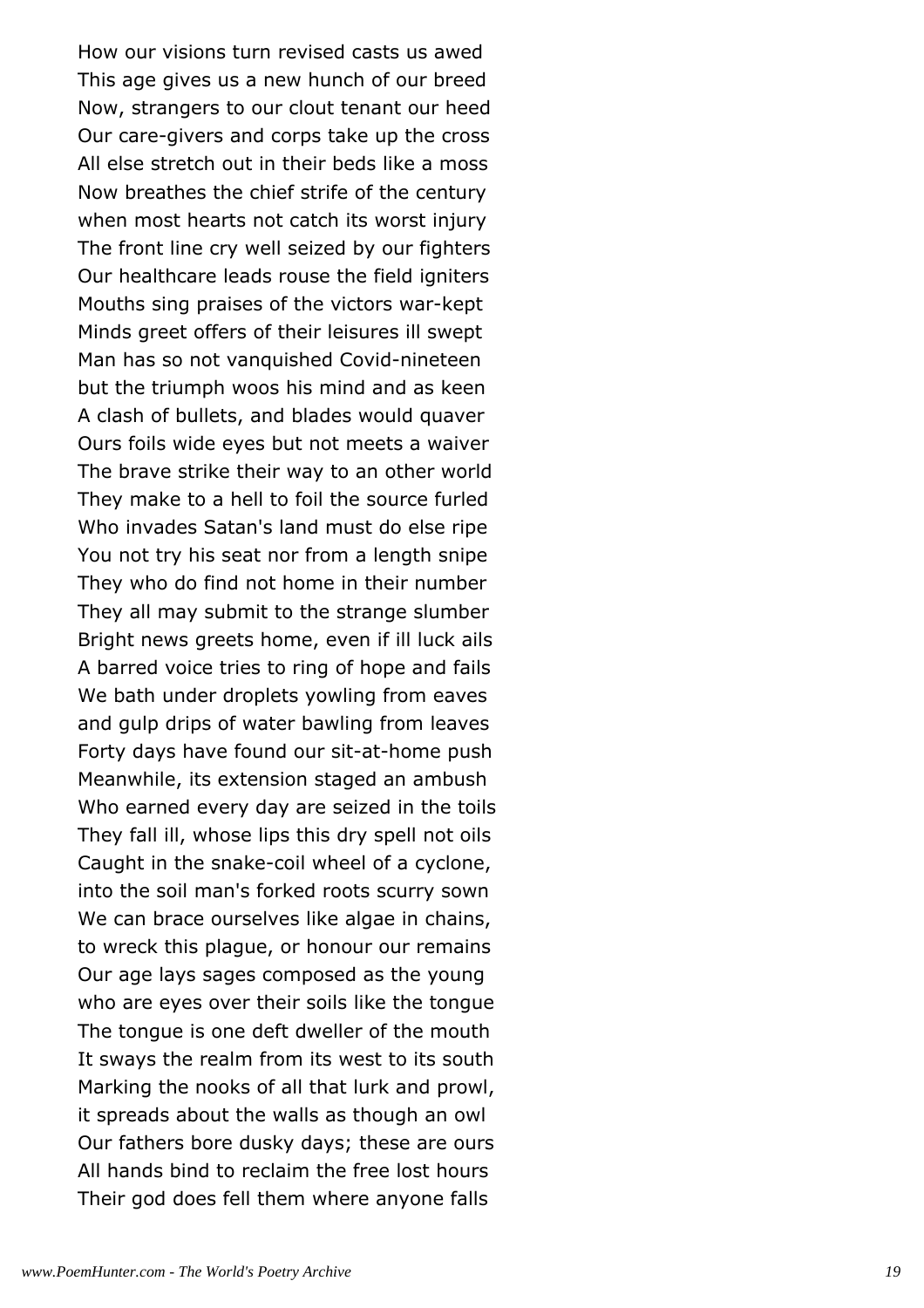The rest limp till their last gasps and pitfalls There lie the feet of whom the earth chases One who fights with oneself nothing graces The distance mid thumb and the fifth finger does prompt their eyes on each other linger Most legs sent indoors do not bear the trait, while they simulate the crab's sideward gait We quite veer from our own selves horrified playing the snail's shell turned half to a side This home confinement lives with a manual To sleep, dine, bath, and again reads factual A poor man's day unfurls late; grief eats him May no one ask others what lake they swim A lifetime swept by techniques and science Warfield lovers quake in home convenience Men pushed animals to brawl in deep holes Now, animals pull men's fight for their souls Flag-wavers who bore fiery guns and knives cannot sit behind doors and keep their lives Man may conceive how animals judge zoos A caged fine-limbed creature lives an abuse I have, all through my life, itched to lie down but on this short-stay prison I should frown Lives we miss, we know you too do us miss Hope leads us towards the path to our bliss If these days pass and you not bear us next do not thus hold that our love too fell hexed We strain past our roles for the least to give but all eyes are fought over which souls live Many are crushed and many grown ill numb Some lose their way; on a newer path, some These are days set to lash man as they look My bones say torn apart; my limbs, ill-shook Scratching plagues him a lot that lice attack He not tells when he does on his poo snack Our breeding lockdown has a new daughter Who not saw this plunge in earth and water Dwellers across oceans, to hold home, earn Our very statesmen do our hurt pleas spurn Relief grants from larger hands make fables While in fact food and meat blind our tables Most men tell not else ways to fetch money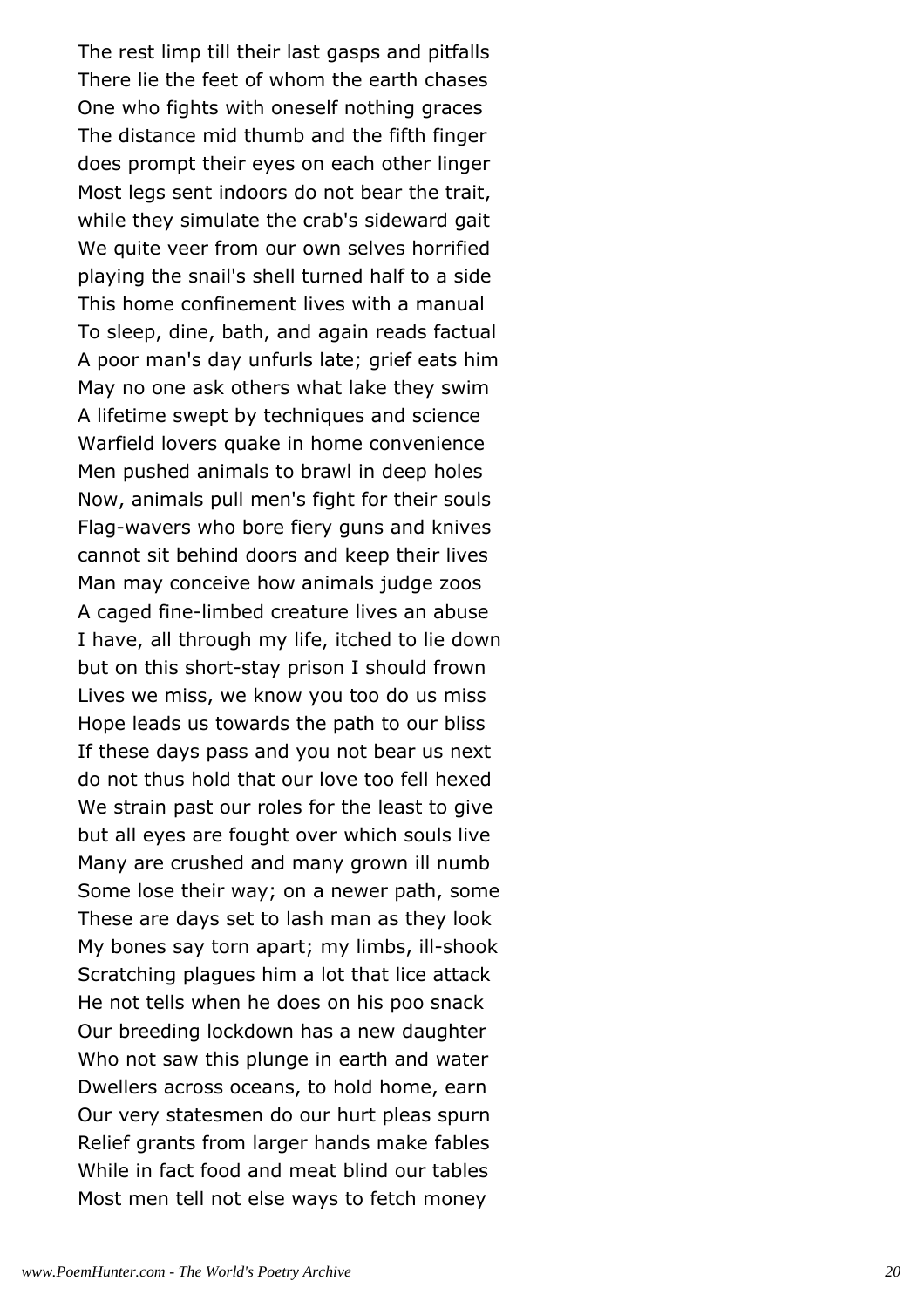They live on the past that came most sunny These are no fertile times to grow business, but hunger torments more than unwellness The skin wears no prickles and rests frozen When itching grows hard, it greets the open Who heeds the fear beyond walls no longer, has been kindled and chased out by hunger Their skins lie in the pupil's gray-green haze of which etch hunger-struck veins in a daze The thumb snaps the finger and stirs a clap Able hands fill sunk cheeks that itches slap Who break their arms as the fight escalates carry who break their legs, with sturdy gaits Lordly lenders and barefaced beggars swell Limbs in fetters still grope for ways to dwell Here, some minds are fired for some genius Some else, at hatching ills, swing ingenious He in jail starves; the starved has an ill mind Thus, the dark-minded arm against the kind Kitchens bear news of their ill-emptied pots Days know grocers recording robbers' plots In the sun, the land that one grows of crops is that which, below rafters, takes raindrops One works by lamplight; the daylight is shut Across the unpeopled spheres, nature strut Many souls are swept out by this vile dance It smoothly strips this time of its substance Few victims and deaths our registers quote Many minds rot that these records not note The rich knows none to bear his ill or doom, nor contracts the dead to possess his tomb No soul will rest a heap of numb pale bones behind eyes that had him thrive over stones Man's hearing dies last; an artist's hands do If the last couplet of this draft pulls through A deinked pen is first mourned by his drafts Of the notes of his aired works he yet crafts This is one death-of-cold with wings so rife: A grim stroke that marks a cold break in life Adroit to wreak earth-wide havoc, and brisk, it is one fierce stream encircling earth's disc Snared souls sing the song of a dying swan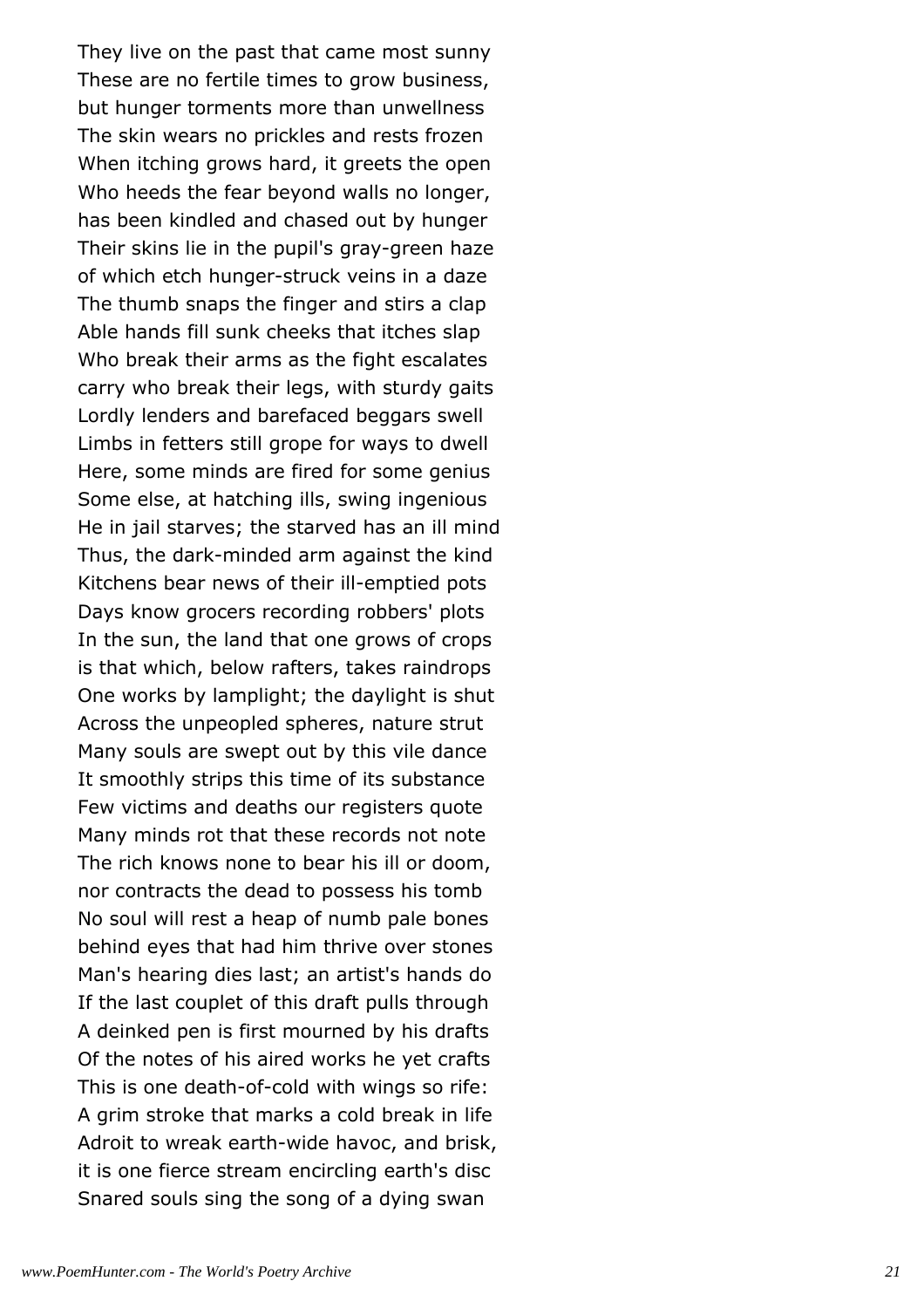These preys felt to die soon admit foregone Seven million lives are caught in six months Three and a half million thwart met affronts When almost half a million repose trounced time will rate the Pestilence far pronounced This year of death is still faced within doors It rivets prickles to hearths for some chores While itchiness is employed in most homes one is shorn of the ease at which life foams One may wish for one's portion in the street where this aerobe or our men-at-arms greet Men live tricky times fraught with dilemmas You rig truths, Wuhan ill, and numb lemmas Stripped rough-edged leaves of a dandelion have you been loaned some teeth by a lion? Ought the spike of justice to thrust our legs or hunger fill our pots, sketching our dregs? Something another way does my rest touch No prickle did thus well on my peace clutch A child soothes, under the sky grown angry: Mother, please bawl not; I weigh not hungry We eat phlegm to soften the pangs of thirst Who has a meal gulped drums of water first One hungers in one's mouth, not one's belly You bear ill-timed meals and freeze like jelly Hunger ails others' bellies, not their mouths You tire of eating if your tongue has doubts A nursed baby begins each day with brunch when its mother seldom has nuts to munch This sad child's next and last meal is lunner: lunch and dinner matched for a post-runner Beneath fruit trees, its father gobbles meals when the itches in the house seek his heels Jackie Chan's 'Snake in the Eagle's Shadow' Your snake fists and cat claws, by air, tiptoe It is fell how new bloods bear their last rites but your flinty forte lifts my mind to heights Like those unbowed Ronaldinho's ball ploys you invade, destroy and advance with poise These days give to the eyes of the punsters Our grief turns joyous, keeping our funsters Plenty of sauce with which we lick our biles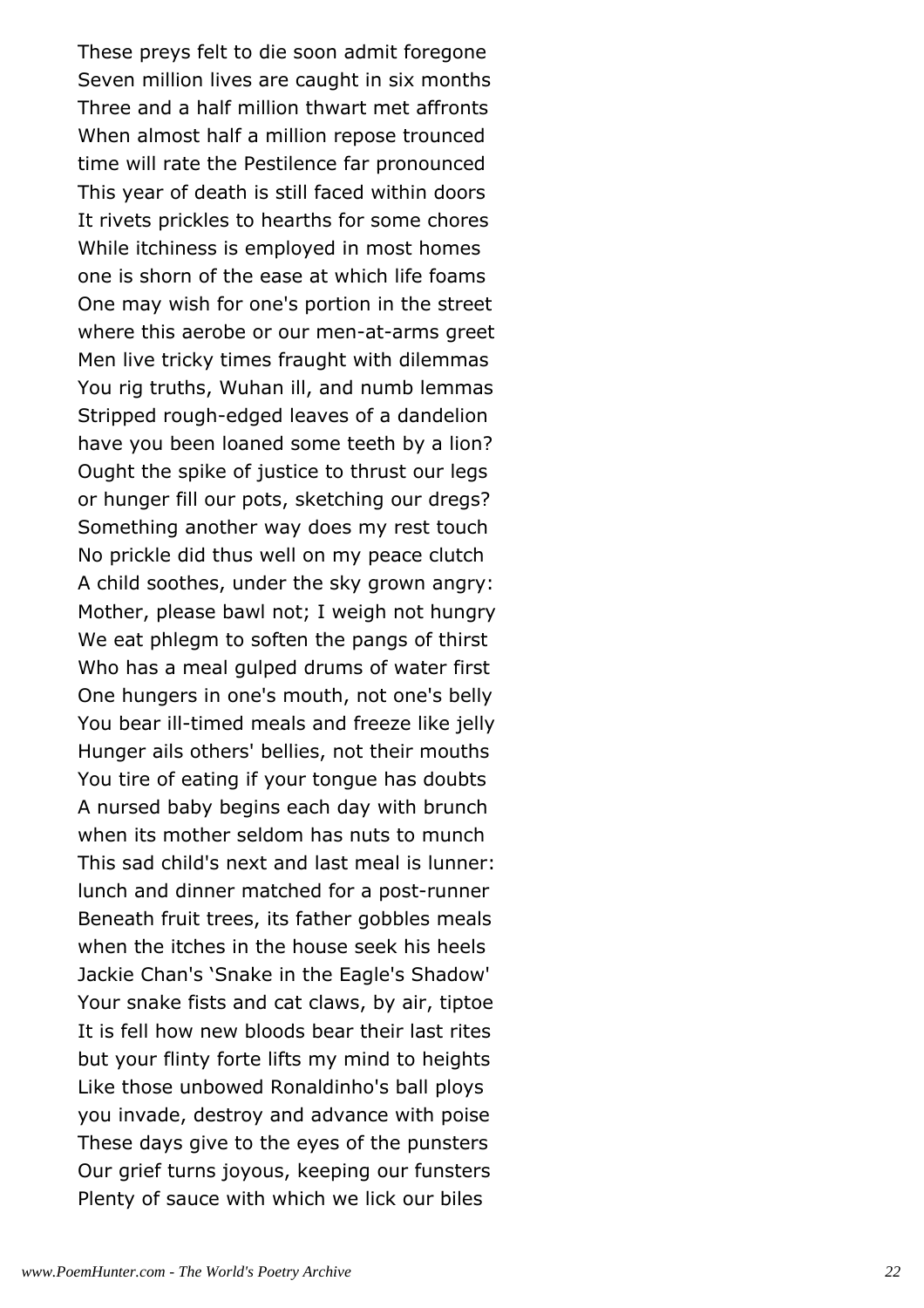does, now evil ruins men, concoct our wiles Some germs, long sent into an endless gulf, rise, having spied their breed do men engulf There is no temple where man flees seizure The seized, no priest frees, yet at his leisure Each traced case bears Ibn Sina's health jail Our other selves, here ostracized, grow pale Avicenna's health jail clutched the diseased Our 'Forties' is into fourteen days squeezed Cases are lured to the scythe bearer's court Fortunates buy the judge; the rest fall short Who may fare, reap therapies for symptoms and yet exploit assumed breathing systems Who not people the care jail loll homewards and ease their breaths or let the fell records Who hold up not return in their best shapes Who fall do straight into the well that gapes The routed lie lost for their heads and limbs to adapt to a truck which with deaths brims When, daily, thousands of men loll perished truckloads fill pits, away, by none cherished Corpses are plied along trails morn till dusk, when none is better honoured as their husk The vanquished are robbed of fair requiems Who cease home may keep for millenniums The Occidental say less schooled than held The United States, the great height, is felled The heap of sand a stroke of her spade lifts is seen while under her watch our sail drifts Worlds the sculpture of freedom enlightens will see how her defied torchlight heightens State firsts tear up, on clear and else efforts The Latin and German tribes lose their forts The well-smashed Brazil, Britain and Russia do no grace into their wrecked hearts usher Shock runs through South Africa and Egypt Northern African states confess ill-stripped With doubts and each barely about a slump Kano's, Abuja's and Lagos' strengths thump The Pestilence is once more for lives ticked The Great Depression comes soon to afflict World economies, like the shameplant, bow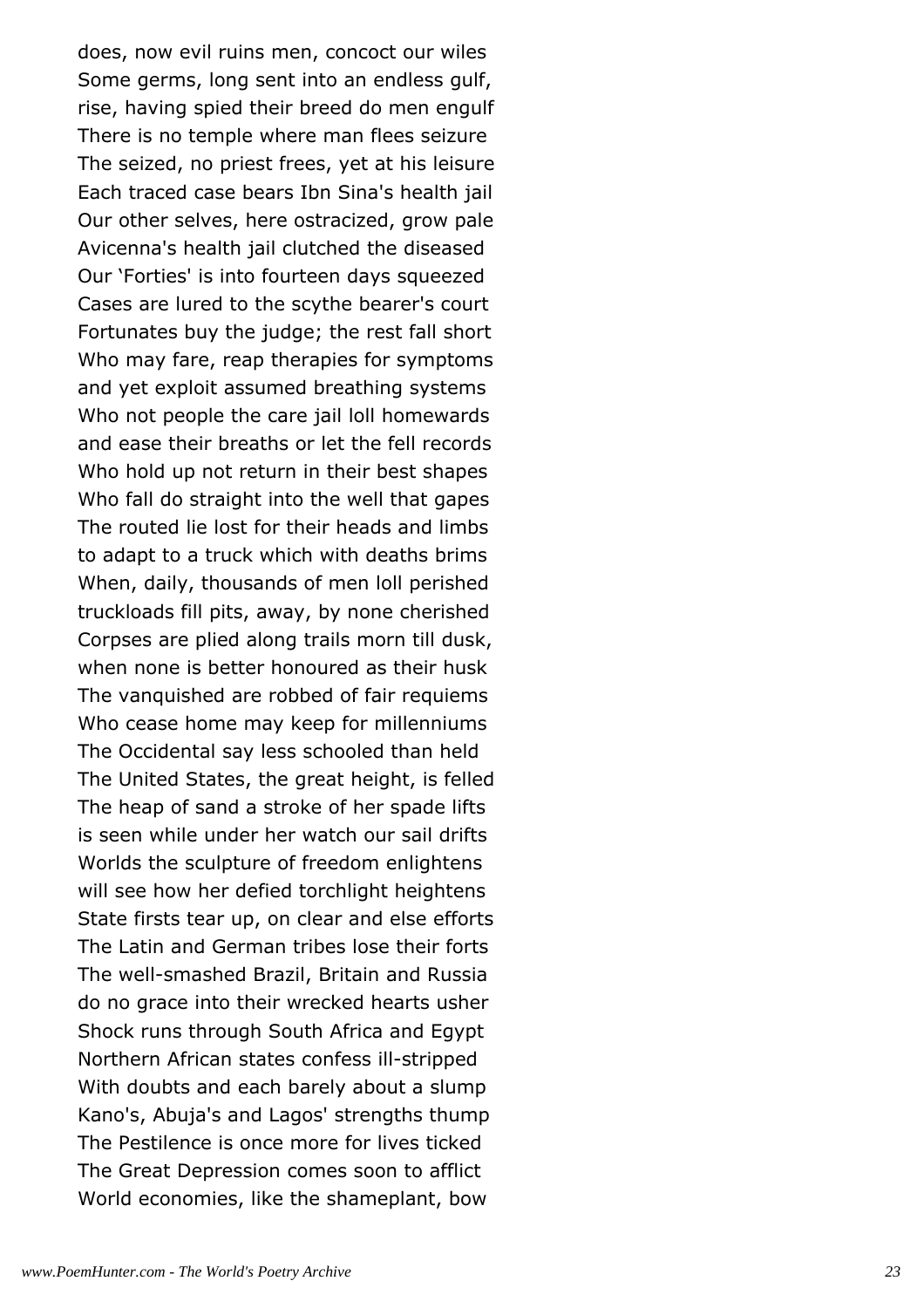The bone-dry soil, the less fortunate plough Humankind tires out like a bough-torn trunk Our great voyage, thus sailed amiss, is sunk It strikes worse in our land with just leaders Men limp like birds fleeing coops for cedars Swooshed past us has our Italian life-guard He played a task for solely which he starred Such flu which widely grips in colder climes looks of man, but a Chinese stem so climbs A child grown ill for work, wakes fit to brawl Fire not keeps who woke it nor heeds a wall Staunch to walk the else flesh to the bizarre these were legs smelt to take the world afar Eyes can grasp the rise and fall of each foot and how each of their legs, to stretch, is put The Asian wage and win the third world war The new and else old nations blaze but roar The snake that not swallows its companion maybe not gets fat but grows some canyon They still give a chase like the grudging flea that gashed their neighbour with a machete Hit are wiener dogs that work up no sweats, fetched to dig the badgers out of their setts Some Chinese hunt sway over their fiefdom Such faceless names well defy our freedom The kite can fly up; its shadow, down, wings Arms not grow folded when ill at man flings China could, behind shut doors, have a trick This would not earn us the hungered magic A ewe that lusts for horns may weigh a ram She may scratch well if she has still to lamb God gifts us faces and tongues, all may see Life is His breathed words; cognates are we Men could in their unique miens and voices reap better than nursing some sole choices The fruits of our deeds wait no split second Everything spins upside down as beckoned Legs keep roaming about on the same spot I tell not our left from our right, thus fraught The daylight grows dim like a waning moon pulling from the nooks of our days, so soon The past that spoke well of today masks up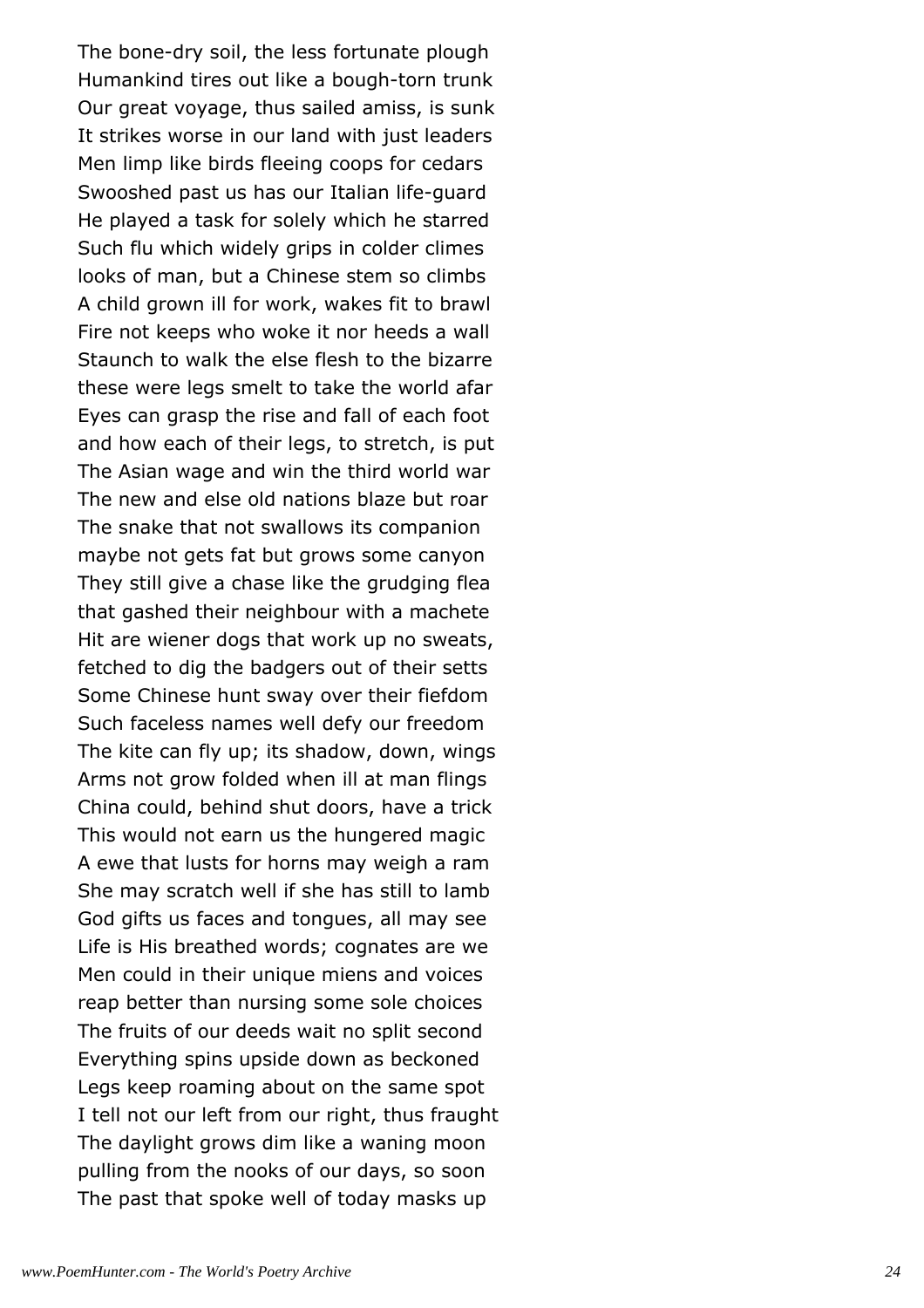The foretold wears the slips mid lip and cup Our minds and work, with earth, did interact Here, our feet kick against stones on a tract False schools on air, of the spiteful ill, teach Minds invent clues; fishers of regard preach Hours hatch winged reports; anxieties reign Prophets show us Jesus Christ come again A wartime appears worse and has ways out but on each of these days more evils sprout A side could flex muscles and grab the field but we lose the strength to exploit and yield Fires of war could be put out by neighbours but no creatures else can boost our labours The bird flight's eyes of hints spy not ahead None can tell the lot of this ruin widespread All hold that hope-filled hunger does not kill Instead, well close makes death, the killer ill So smoothly could this come, but I feel glad I swear an oath which in hearts will tell mad Past my days, my return will not, here, make if after deaths, souls for else times do wake Life has never had dress such poor and dull I should fall here; still, death will all men hull Breathing has, upon our lives, lost its charm Well, vanity still does our stored golds harm Our rulers look leapt for their common cloth sewn of far tales and transformed into froth Law enforcers launch their fame for assault and hope that these days not dash to a halt They are else harm past Wuhan pneumonia Well deemed fruitful, but hard like ammonia Our hearts cry to unknown ears borne away While we get no responses, our hopes stray Our still but troubled spirits, here chagrined, crush down and wear away and to the wind They may join the cloud of smoke up above If the clouds not do them down to us shove They could seek being to some lower home but you will, Almighty, not watch them roam God who bears the earth upon His shoulder grief, regrets and ruin, in our eyes, smoulder This bespeaks the bowing down of this age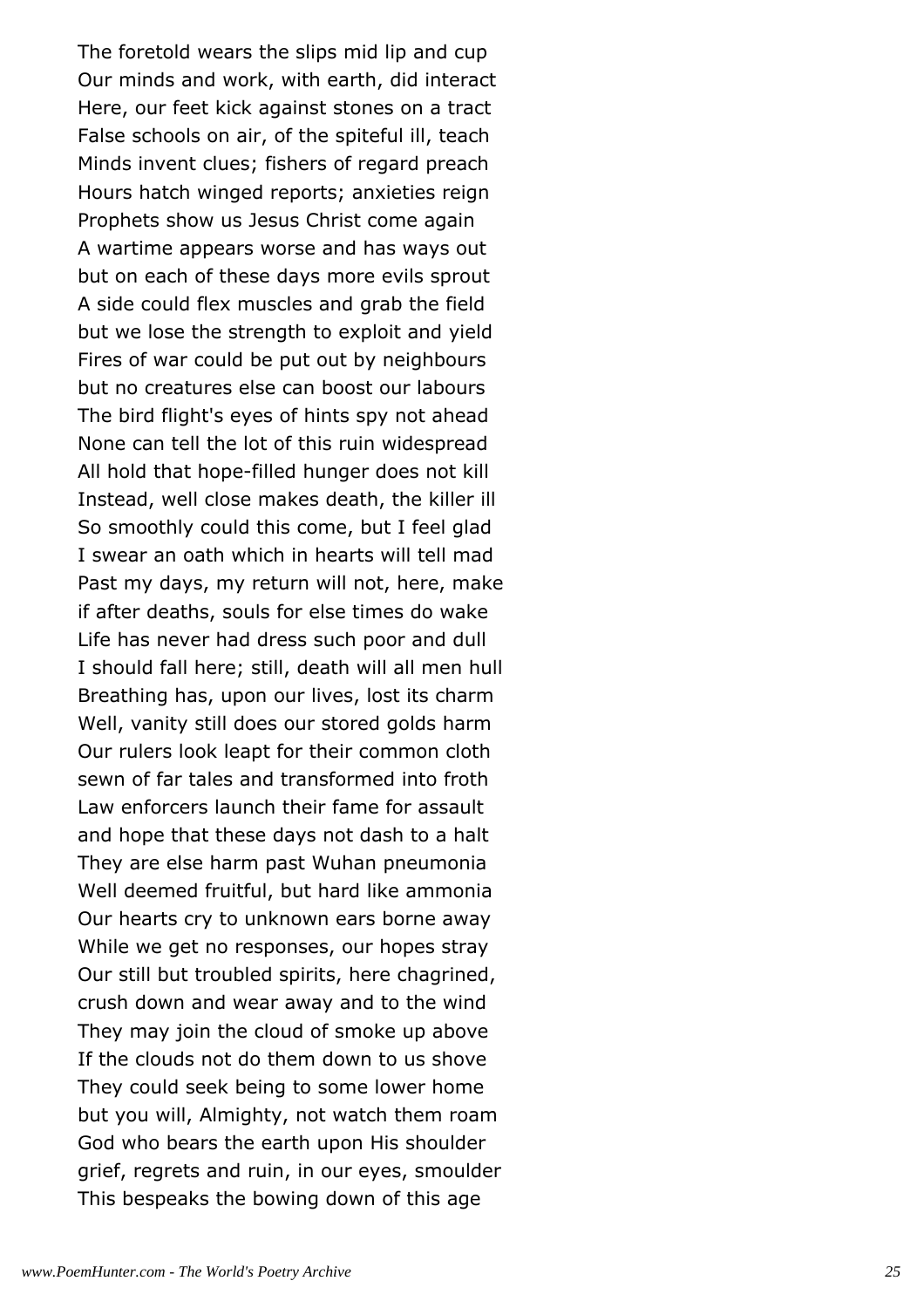and could breed the tearing out of our page We pray for a rope thrown from outer space that would transport all out of this embrace In the wild fields of tomorrows cures fledge Each leg on this slick peak clings to a ledge A tree that cannot dance, the wind coaches All hearts grow to augment our approaches A meal burns me; my intestines lie bunched I rise to gape my mouth while it is munched Our nerve and foiled fear will not cut a germ At the winged data on cases, hearts squirm Man stomachs an ire that does him enslave We re-sit our hurt hearts to house the grave Our fathers' spirits are here with us, housed They bear our eyes even when we caroused All minds serve them kola nuts, with fervour The fruit which men and spirits both savour Wherever one lodges one mends one's roof No balm hunter will brook their hearth aloof Many minds still deem this covid some joke Some, that our clime merely does it provoke They bear no faults who score this ill unreal now a saviour from far skies does man heal Their eyes that thwart ours may be genuine while our leads fatten up and stay sanguine The fat ask the starved to bear their houses but the fat loll in streets where harm rouses Disease check bureaux do our concern lose Hearts not shake still at pieces of sad news Horror now withdraws its sway upon minds We make back slowly to our common kinds Most brows stand other proper life troubles for the mirth which under one's toil bubbles A foul flu has come and now with men lives It will fail or, God knows, leave when it gives When no tongue terms it nameless or novel who saw not, watch it here and there grovel From the edge of space other horrors spark On turns to reign upon breaths they embark Hopes did take no fewer while it all hatched We not deem, rather, attached nor detached If hands keep so fettered and shorn of work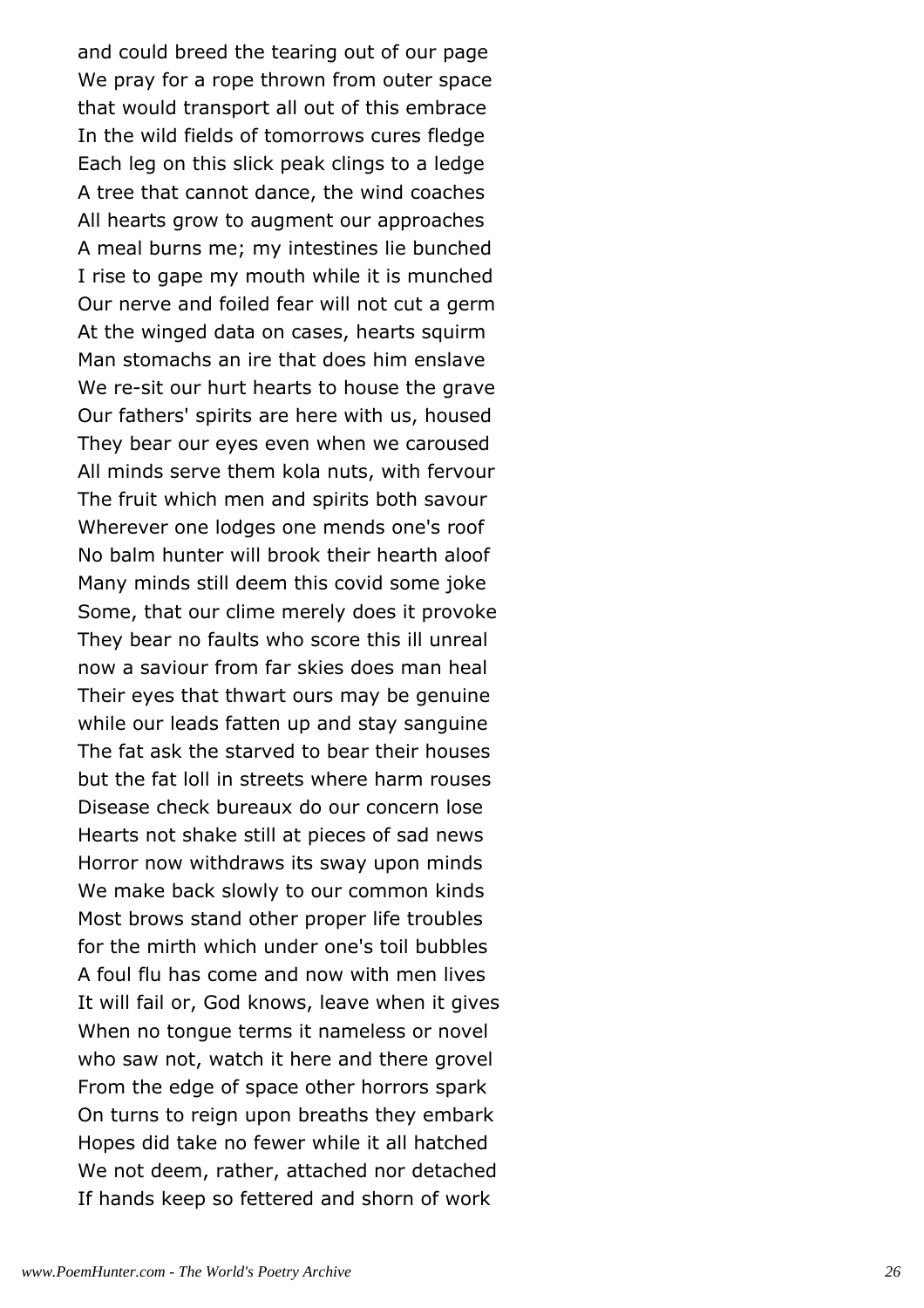more troubles pile up, and for one's rest lurk Partial white men's and to this scourge akin some other flu lives that tries the black skin The black man forges for himself own tools but some sky-hue wearers attack as ghouls Such whitemen wish to ask ills to our guard They find the black soil best for a graveyard They see no vaccine in our leaves and roots that nurture pains in their eyes for our fruits For all who assume skin-first and vice-Gods the world will die and wait, against the odds You grudge the black soil all its herbal feats but let them on whose many a plague seats The skin who does itself the sky-light deem eludes earth painted of a black skin's gleam The black-skinned meet drug testing in vivo when they seem breaths not worth a relievo These days are here to let men who discern confirm more racist fell wills fume and burn Lessons behind lessons shadow each hour What has life fights to the morrow bent lour While a wraith, in a commune, stays so long elders lure it where behind eyes they throng Like asthma, dengue, Aids and else cancers you grace the bar mid man and his answers Wuhan pneumonia, you yearn to dwell large and sway over lands along which you barge So that your makers well conceive the huge your art, Frankenstein's virus, plays the luge A life from the shreds of the dead will surge while the author lays his balm for a scourge Within my thoughts' hearing I bear to speak These words do you, aural, or heavens seek Should the old and hoary-haired ill-treat you Bad is bad; steel your mind and irk them too When a baby crawls up and does you pinch, drop down, nip back, like the beak of a finch We flog a child that spilled the worthless oil not whom broke wind to gag men in turmoil By matching their strides, you fight warriors They should gamble that must rise glorious How banes have kept ailing earth from Asia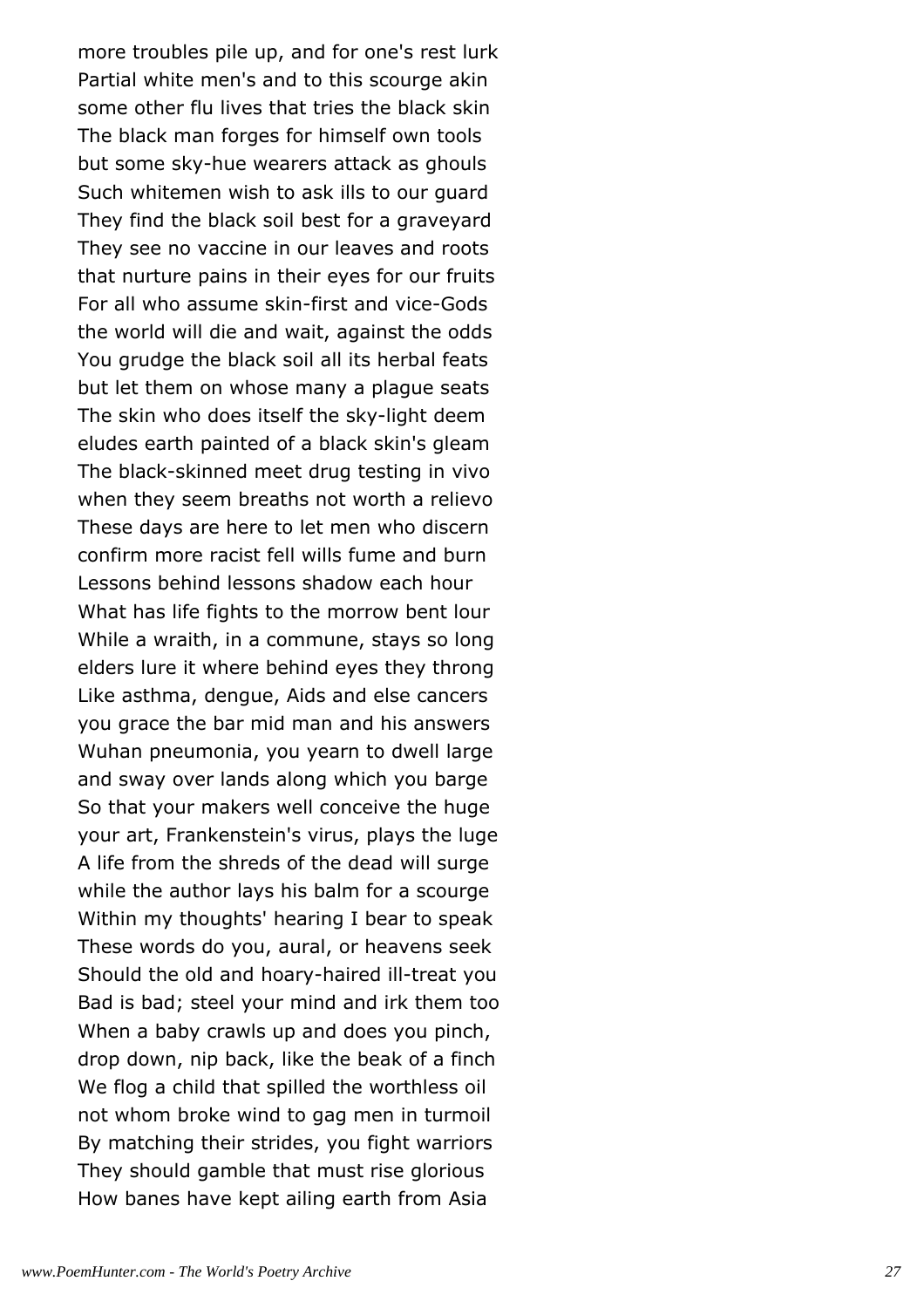The blameful should dance to their fantasia Our eyes can switch a more thorough study So the pure are not cast through the muddy World irokos seek China through tall courts Leading seats convene her, heeding reports Where ills befall and else ways bear legions the stiff-necked kicks on, raiding all regions Wuhan virus, where spirits bear weak joints, hires a compass and infests the four points Towards all lives the Wuhan harm is geared States who disavow its presence are feared We recline trapped, ill hit and grimly bruised Some guilt of man's perhaps is not excused I can hear, although the hell's bells may ring cherubs and seraphs, at heaven's gate, sing Any that falls, snow, sleet or hail, is stopped My eyes, some hearts will disclaim or adopt Yet, what rain on man are clouds' final spills that walk the way to earth from the sky-hills To weigh all we lose, hearts not say enough Untold say the souls sunk in this fell slough When our age not breaks into baseless pits, the moon will shine soon if this rain permits We will press our chests against each other soon while we will have cast out this bother Who must hold out must kindle a challenge Brows raised fearlessly will refuse to cringe As days come and go, our panic fall sapped Such starved fears by each day fail to adapt Views of unique faces gush for they should Man casts off his foreboding but falsehood The mortal will not kneel for dead concepts which lodge not abreast of earthly precepts Plans are awed and lifted how hearts kindle to shake off vain contents and less dwindle While it costs caution to claim our customs we head for our lost aims like lay phantoms Earth makes place to suit some other being Man moves to match since he is not fleeing When lives and this disease swap company we keep from harm which does accompany Well, dim but more form to fight they reflect